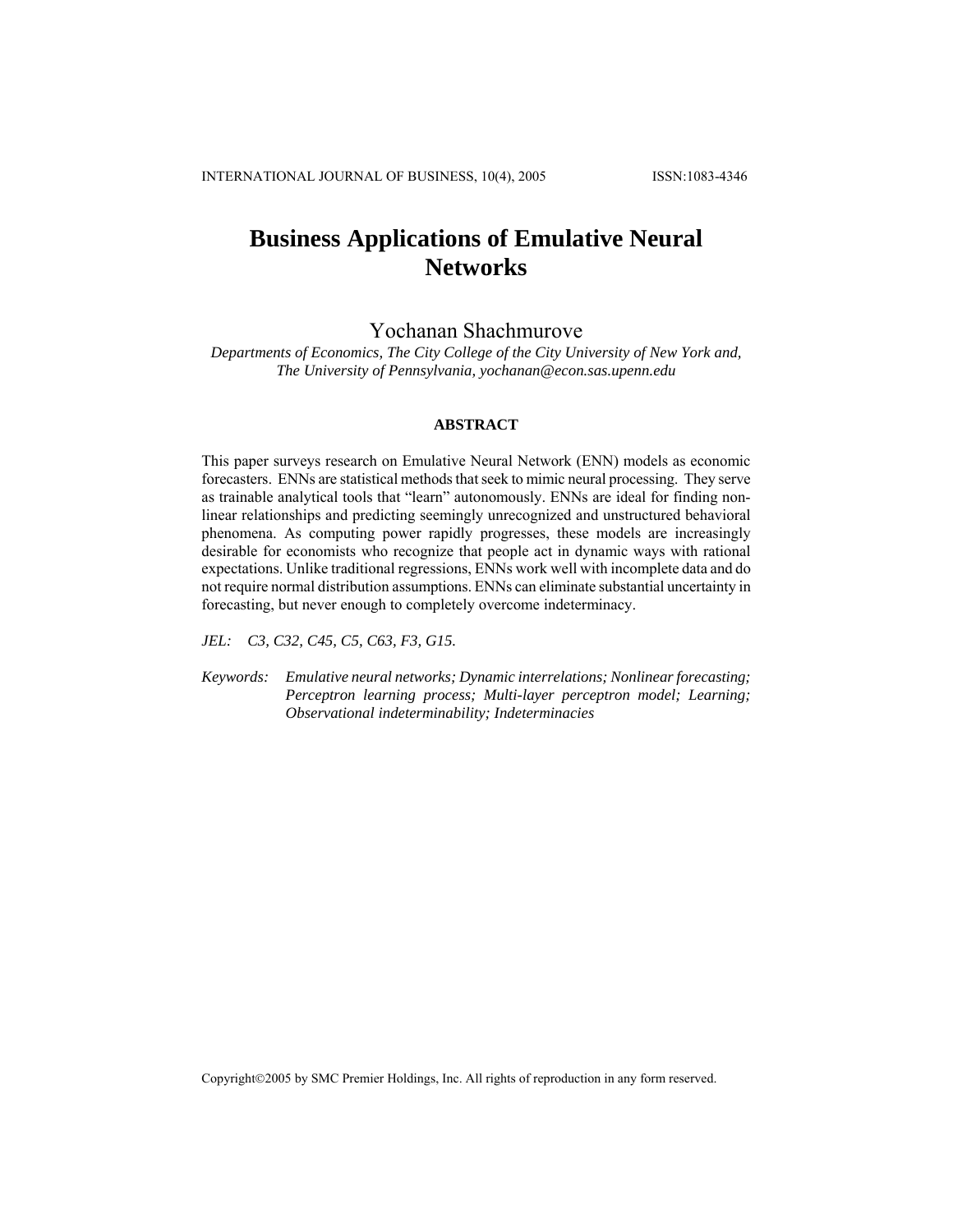### **I. INTRODUCTION**

This paper surveys the significance of recent work on emulative neural networks (ENNs) by researchers across many disciplines in the light of issues of indeterminacy. Financial and economic forecasters have witnessed the recent development of a number of new forecasting models. Traditionally, popular forecasting techniques include regression analysis, time-series analysis, moving averages and smoothing methods, and numerous judgmental methods. However, all of these have the same drawback because they require assumptions about the form of population distribution. Regression models, for example, assume that the underlying population is normally distributed.

ENNs are members of a family of statistical techniques, as are flexible nonlinear regression models, discriminant models, data reduction models, and nonlinear dynamic systems (Sarle, 1994; Cheng and Tetterington, 1994). They are trainable analytic tools that attempt to mimic information processing patterns in the brain (Krishnaswamy, Gilbert, Pashley, 2000). Because they do not necessarily require assumptions about population distribution, economists, mathematicians and statisticians are increasingly using ENNs for data analysis. Not only do they not require assumptions about the underlying population but are also powerful forecasting tools that draw on the most recent developments in artificial intelligence research.

As Hardin (2002) observes in his essay, "Indeterminacy and Basic Rationality," statistical methods, such as neural networks, were developed partly as the product of the ordinal revolution in economics and choice theory. As he points out, because our choices have social and interactive contexts, it would be extremely difficult to construct a theoretical model that is capable of tracing all of these potential and actual responses and interactions. Such models are bound to exhibit fundamental indeterminacy. These indeterminacies are the inevitable product of strategic interactions among rational individuals who understand that their actions, or inactions, are going to be followed by reactions - those of the other participants in the strategic game and those of the environment. In such circumstances, one may find that responses are not similar, let alone unique.

This is especially true when we add time to the discussion. A player may react in ways very different to what was presupposed in response to an unexpected reaction by his opponent. Such models are inherently dependent upon, and sensitive to, initial conditions, which may not permit accurate predictions even for very near-future states (Brown and Chua, 1998; Smith, 1998; Stone, 1989; Bau and Shachmurove, 2002). As Domotor and Batitsky (2002) point out, a creeping amplification of error will eventually wipe out all predictive accuracy. Even the solar system, reported to be the oldest paradigm of a regular, predictable dynamical system, is unpredictable on the time scale of millions of years.

Supposing such a complex model could be constructed, once the model is subject to empirical testing, the problem of aggregation arises. Although ENNs perform well in the presence of missing data, large data sets are required to train them (Gilbert, Krishnaswamy, and Pashley, 2000). This, in turn, leads to Arrow's impossibility theorem. The central difficulty in focusing on individual preferences is the aggregation of those preferences into a general rule; thus, it may be impossible to determine an optimal allocation of resources in the face of disagreement.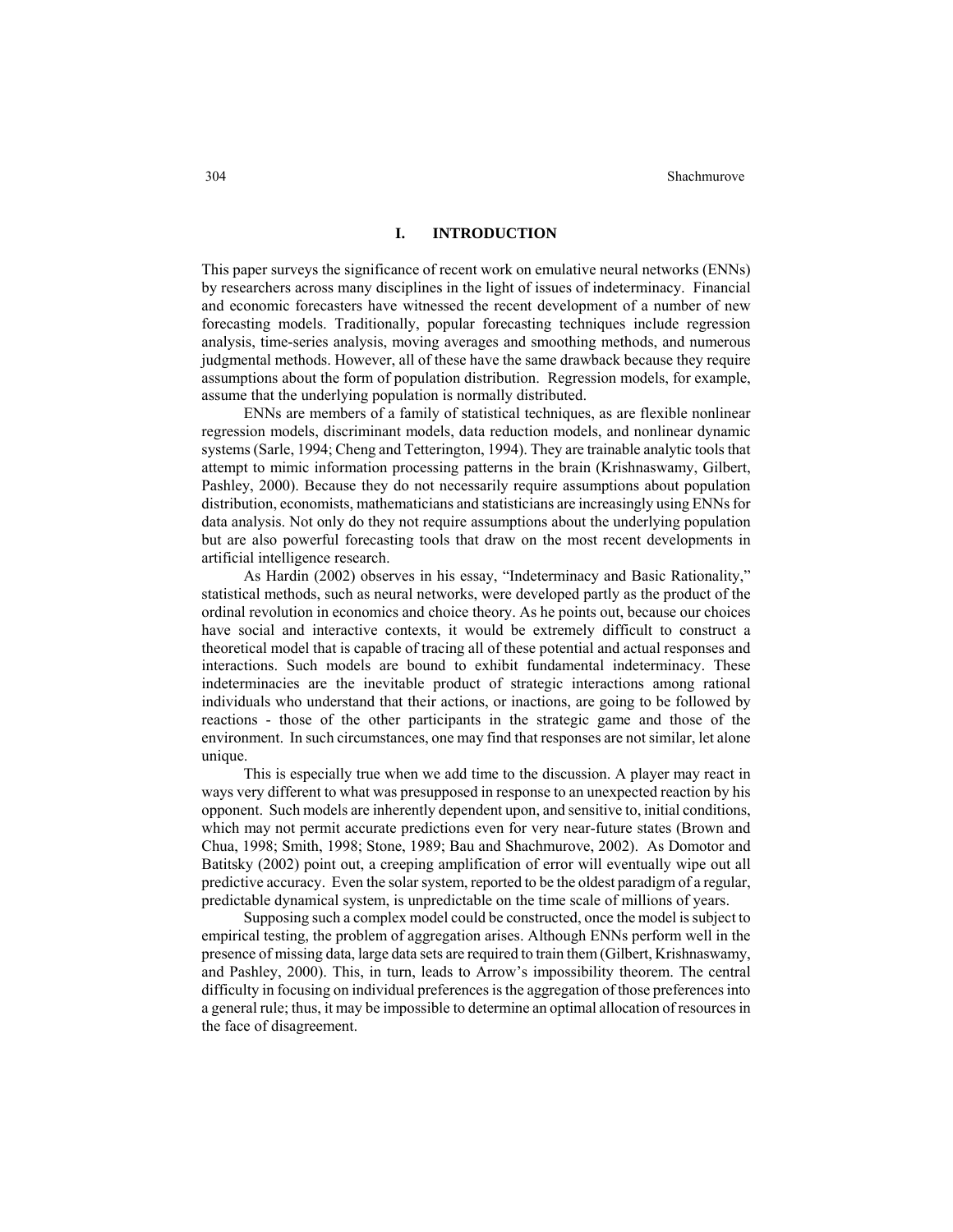For example, in the case of an election, Arrow's theorem starts with a finite set of outcomes (such as, candidates for office), a finite set of voters and their individual preferences for outcomes. The individual preferences are an unrestricted domain, satisfying the Pareto principle, and they are independent of irrelevant alternatives (independence from other influences). Thus, Arrow's Impossibility Theorem states that it is not possible to derive a complete and consistent social choice rule exclusively from individual preferences, except in dictatorships, which are characterized by the impossibility of determining the intensity of preference (Arrow, 1963; see also Hardin, 2002).

ENNs ignore that we are incapable of conceiving, designing, or constructing such a complicated interactive model of human behavior. The remaining option is to try to learn from past observations, and to deduce the main patterns of future events by tracing painstakingly similar interactions found in historical data. Rather than seeking, or imposing, some determinate principle, or even attributing uniqueness to the solutions generated for the complex makings of a system, we let historical data conveniently guide us through the indeterminable maze confronting us (Krippendorff, 2002).

In such cases, one proceeds under the assumption that it should be more helpful to imitate the past than estimate the proximity of the initial conditions to their putative later effects. This is because in economics and finance, as in any human behavior, initial conditions or past observations depend on future values owing to expectations; hence, the price of a stock today does not depend solely on its price yesterday or ten years ago but also on the expectations of future demand for, and supply of the product it represents.

ENNs are capable of processing data and performing calculations that humans cannot perform simply. Their answers, therefore, must be accepted on faith, yet ENNs themselves are at the mercy of the sample data and the quality of their features (Ripley, 1993; Sarle, 1994). They process data and make forecasts much the same way that statistical algorithms perform estimations.

A typical civil engineering situation in which ENNs are utilized is vehicle discharge headway at signalized intersections. In this situation, variables include driver behaviors, vehicle characteristics, and traffic environment. A three-layered ENN was created to predict this model. When the model was trained and validated with field data, it was proven to estimate fairly accurately headway for individual vehicles better than any other alternative model (Hung and Tong, 2002).

In applications specific to the financial and economic fields, the main focus for ENN technology so far has been with data involving variables in nonlinear relations. Granger (1991) maintains that in financial and economic data, nonlinear relationships are more likely to occur than linear relationships. This claim is supported by tests such as the regression test and the neural network test, which confirms this nonlinearity through the rejection of linearity and chaos where justifiable.

Consequently, new tests based on ENN systems have increased in popularity among economists. Researchers have examined the application of ENNs to financial markets where the nonlinear properties of financial data create too many difficulties for traditional methods of analysis (see Grudnitski and Osburn 1993; Altman, Marco, and Varetto 1994; Michie, Spiegelhalter and Taylor, 1994; Kaastra and Boyd 1995; and Swanson and White, 1995).

The remainder of this paper is organized as follows. Section II explains the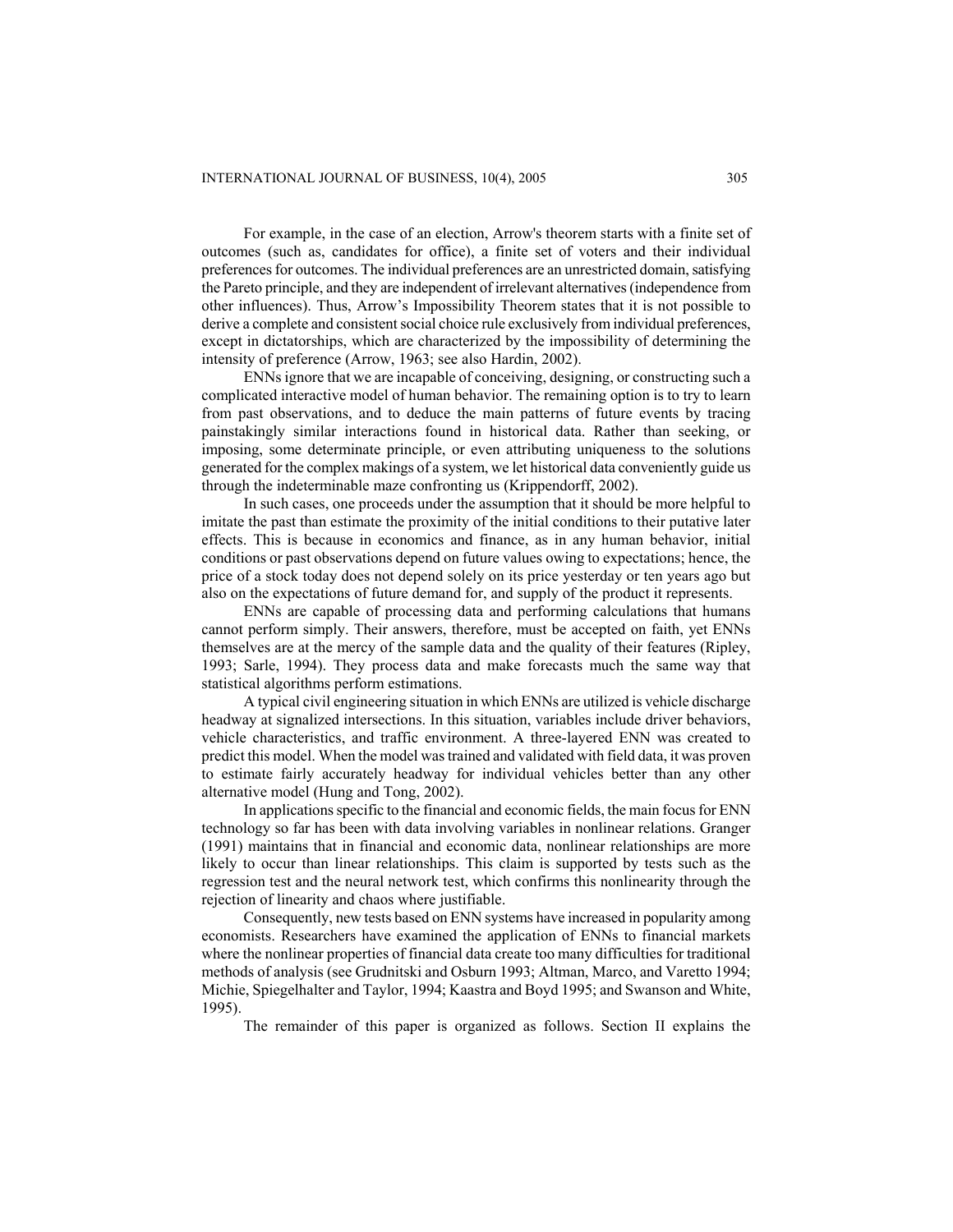background and principles behind emulative neural networks in general. Section III more specifically looks into the multilayer perceptron model. Section IV discusses some of the advantages and disadvantages of using ENNs. Section V presents some of the recent applications of ENNs to business, economics, and finance. Section VI concludes.

### **II. BACKGROUND AND PRINCIPLES**

### **A. Background**

ENNs are information processing systems whose structure and function are modeled after the cognitive processes and organizational structure of neuro-biological systems. They are a class of models developed by cognitive scientists interested in understanding the biological nervous system and simulating the computational methods of the brain. ENNs are generally used as models for intelligence, learning, and data analysis. For data analysis, ENNs are used in numerous fields of inquiry, ranging from airport noise and property values (Collins and Evans, 1994) to student grade point average movements (Gorr, Nagin, and Szczypula, 1994) and agricultural crop yields (Joerding, Li, and Young, 1994; Wang, 1994).

ENNs have been applied in modeling market response (Dasgupta, Dispensa, and Ghose, 1994), collective behavior (Artyushkin, 1990), telecommunication flows (Fisher and Gopal, 1994), real estate valuation (Worzala, Lenk, and Silva, 1995), and even the determinants of military expenditure (Refenes, Kollias, and Zapranis, 1995). They are also used for analyzing relations among economic and financial phenomena, forecasting, data filtration, generating time-series, and optimization (Hawley, Johnson, and Raina, 1990; Refenes, 1995; Gately, 1996).

The most basic components of ENNs are highly interconnected processing elements, called neurons, which work independently in parallel. It is anticipated that self-organization of the neural interconnections will result in an artificial intelligence akin to human learning (Jain and Mao, 1996).

However, the intelligence and value of ENNs are still highly debated (Levine, 2000). On the one hand, neural networks are capable of processing vast amounts of data and making extremely accurate forecasts, but on the other hand, many authors argue that despite their accurate forecasting capacities, neural networks are not intelligent in the human sense, too much incapable of insightful imagination (Ripley, 1993; Sarle, 1994; Abdi and Edelman, 1999).

Furthermore, a difference in terminology raises a barrier to communication between economists and ENNs practitioners. What economists and statisticians call independent variables are called *inputs* in the neural network literature; dependent variables are known as *training values*; estimated values are called *outputs*; residuals are the same as *errors*; estimation is interchangeably represented by *training*, *learning*, *adaptation*, and *selforganization*; the neural network counterpart to an estimation criterion is called either an *error*, *cost*, or *Lyapunov function*; *training patterns* or *training pairs* are observations in the statistical literature; transformations are known as *functional links*; interpolation and extrapolation are called *generalization* (White, 1992; Sarle, 1994; Bishop, 1995; Devroye, Gyorfi and Lugosi, 1996; Ripley, 1996). In the neural network literature, *training sets* are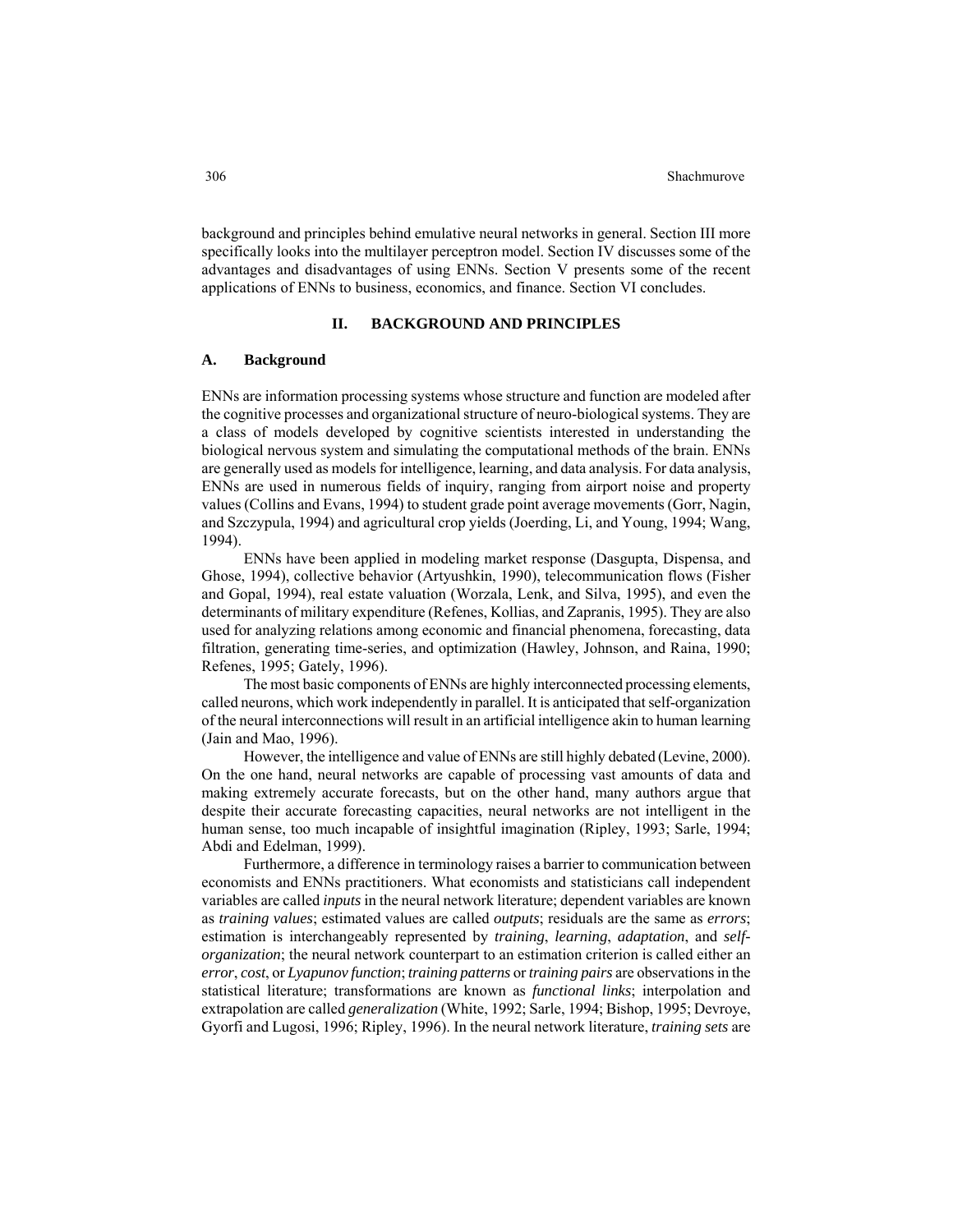commonly used in a manner that corresponds to the sample in statistics.

### **B. Principles**

The neuron is a basic functional element of the brain (see Chapter by Gur et al. 2002). An individual neuron consists of a cell body, dendrites, and an axon. Every individual neuron receives electrical stimuli from other neurons through the dendrites. The electrical stimuli is then amplified or de-amplified by the synapse and summated. If the sum of all stimuli is greater than the neuron's resistance threshold, provided by the cell body, then the neuron fires, producing a stimulus that passes through the axon to another neuron (Gleitman, 1991).

These synaptic connections are used to carry messages from one neuron to another. The strength of these connections varies. Neurons store information and learn meaningful patterns by strengthening their inter-connections. The synaptic process, modeled mathematically, serves as the theoretical basis for artificial neural networks. This section demonstrates the basic structure and behavior of artificial neurons. These neurons, on their own, are very simple structures and are generally more useful when connected together as part of a larger network.

A set of inputs  $x_i$ , a set of weights  $w_i$ , a threshold, u, an activation function, f, and a signal neuron output, y, where i is the degree (number of inputs) of the neuron. The weights represent the amplification or de-amplification of the process. Typically, the values of the inputs,  $x_i$  are external and are stimuli from the environment. Alternatively, they may be generated from the outputs of other artificial neurons. They can be discrete values from a set, such as  $\{0,1\}$ , or real-valued numbers.

The weights,  $w_i$  are real-valued numbers that determine the contribution of each input to the neuron's weighted sum and eventually its output. The goal of neural network training algorithms is to determine the best possible set of weight values for the problem under consideration. Finding the optimal set is often a trade-off between computation time and minimizing the network error.

The threshold, u, is a real number that is subtracted from the weighted sum of the input values. Sometimes the threshold is referred to as a bias value. In this case, the real number is added to the weighted sum. For simplicity, the threshold can be regarded as another input / weight pair, where  $w_0 = u$  and  $x_0 = -1$ .

The activation function, f, can be very simple; for example, there is the unit step function (see below). However, the artificial neuron model has been expanded to include other functions such as the sigmoid, piecewise linear, and Gaussian functions. The activation functions that are often considered are shown below. A possible representation of the Unit Step equation is  $f(x) = \{0 \text{ if } x \le 0$ 



The Sigmoid equation is  $f(x) = 1/(1 + e^{-\beta x})$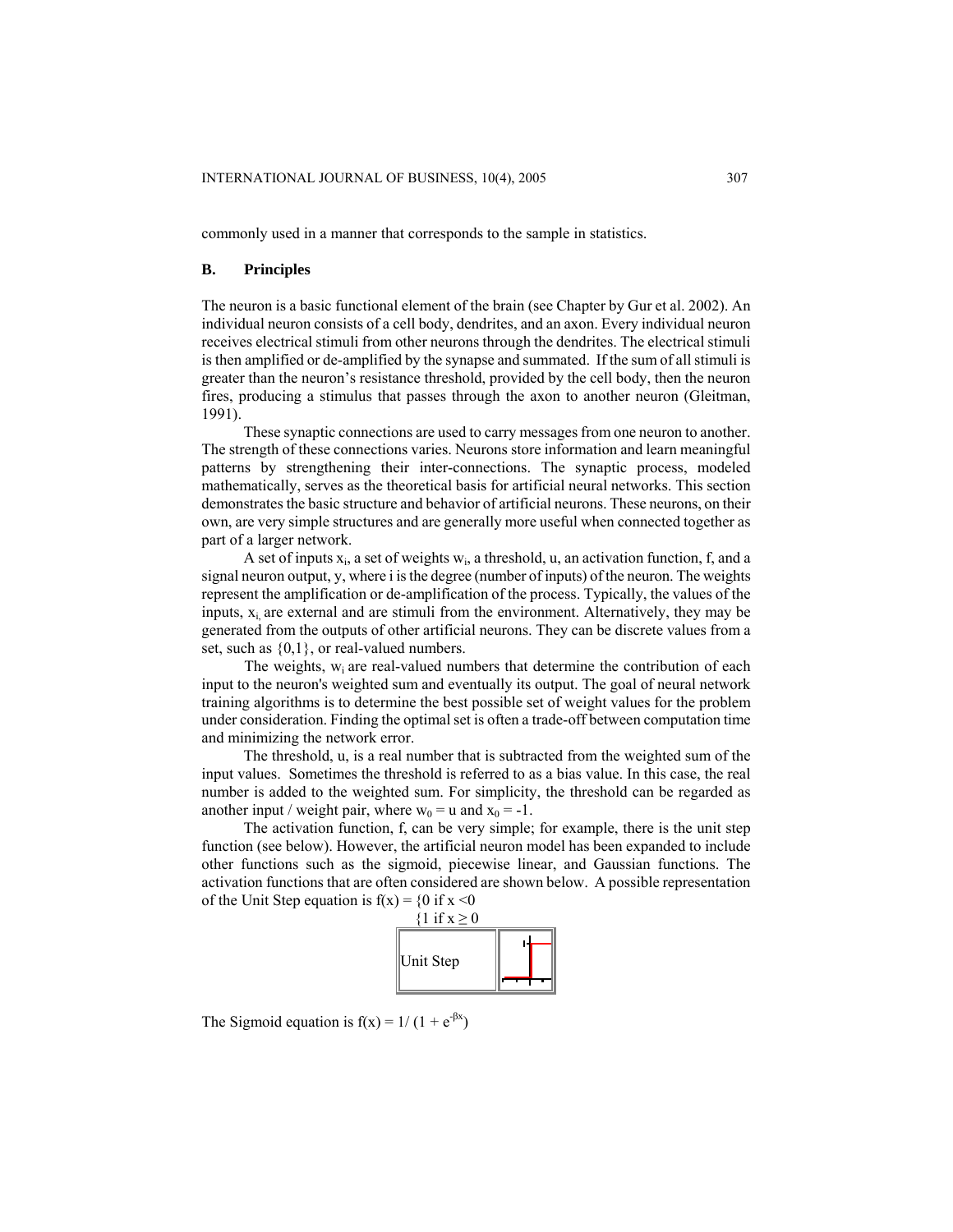

The piecewise equation is  $f(x) = \{0 \text{ if } x \leq x_{\text{min}}\}$ 

 ${mx + b if x<sub>max</sub> > x < x<sub>min</sub>}$  ${1 \text{ if } x \geq x_{max}}$ 



The Gaussian equation is  $f(x) = [1/(2\pi\sigma)^{0.5}] e^{[-(x-\mu)(x-\mu)/2\sigma\sigma]}$ 



The artificial neuron output, y, computes its output according to the equation shown below. This is the output of the activation function for the current weighted sum. Once the output has been calculated, it can be passed to another neuron (or group of neurons) or sampled by the external environment. The interpretation of the neuron output depends upon the problem under consideration. For example, in pattern classification, an output of 1 would imply the input belongs to a certain class.

$$
\begin{array}{l}y=f(w_1\ x_1+w_2\ x_2+w_3\ x_3+...+w_n\ x_n+u)\\y=f(w_0\ x_0+w_1\ x_1+w_2\ x_2+...+w_n\ x_n)\end{array}
$$

Now, because usually learning is involved, one may want to include a learning formula for weight updating

$$
W^{new}_{i} = w^{old}_{i} + k,
$$

where k is a function involving a learning constant and errors at various (input, output and hidden) layers of the network (see more below). The output of the neuron, which depends on the neuron's threshold, is a non-linear transformation of the weighted sum of its total input, usually the asymmetric sigmoid or the hard limiter (Kollias and Refenes, 1996).

### **C. Perceptron Learning Process**

This section presents a simple form of supervised learning entitled the perceptron-learning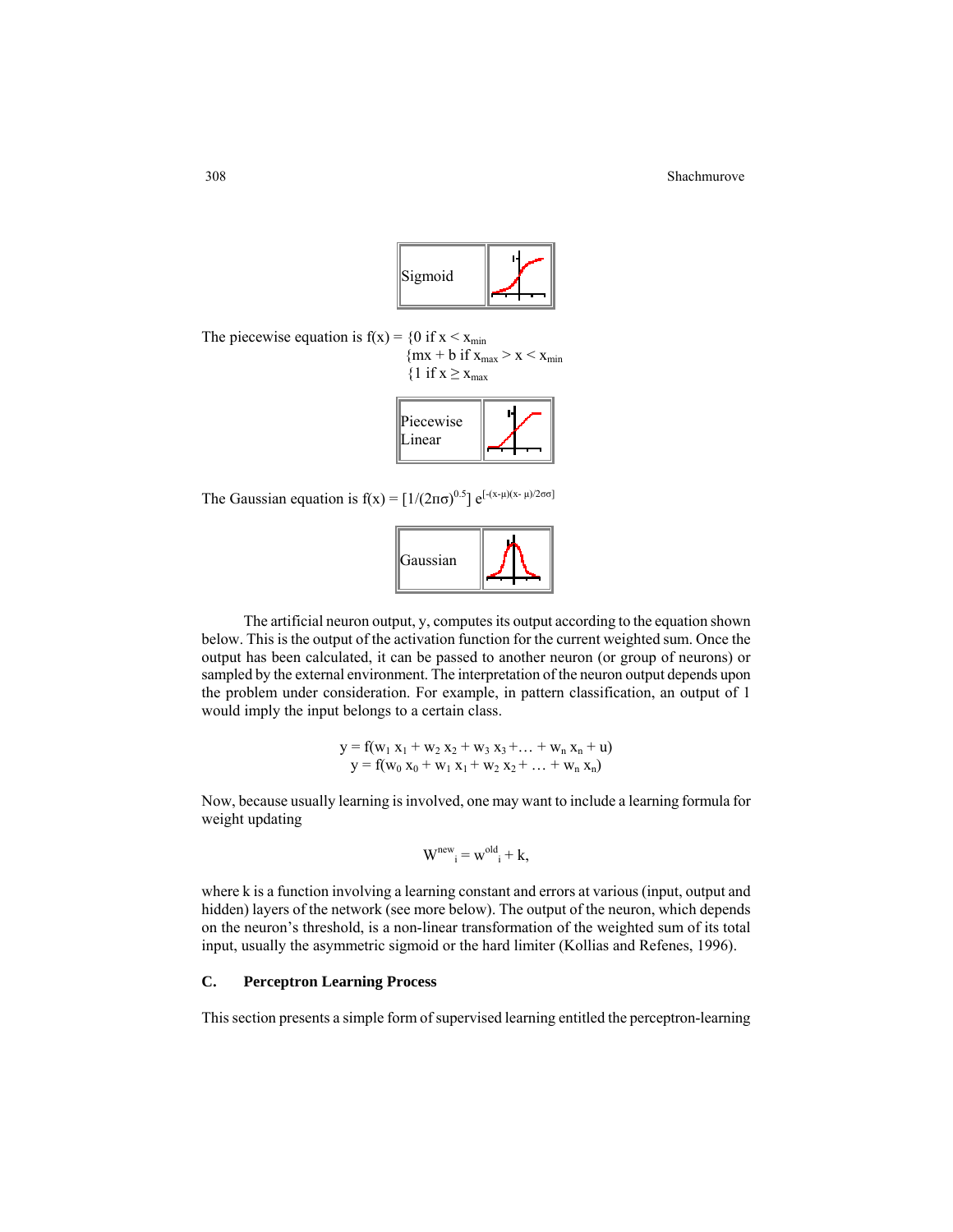algorithm. Using this procedure, one can train the perceptron to act as a binary logic unit. The simplest example is of a Single-Layer Perceptron Neural Networks (SLPNN). SLPNN consists of one or more artificial neurons in parallel. Each neuron provides one network output and is usually connected to all of the external inputs. Figure 1 is an example of a single-neuron, single-layer perceptron network.

The perceptron-learning algorithm can be described as follows:

- 1. Initialize the weights and threshold to small random numbers.
- 2. Present a vector to the neuron inputs and calculate the output.
- 3. Update the weights according to:  $w_i(t+1) = w_i(t) + \zeta(d-y)x_i$ where d is the desired output, t, is the iteration number, and eta is the gain or step size, where  $0.0 < \zeta < 1.0$
- 4. Repeat steps 2 and 3 until the iteration error is less than a user-specified error threshold or a predetermined number of iterations have been completed

Notice that learning only occurs when an error is made; otherwise, the weights are left unchanged. During training, it is often useful to measure the performance of the network as it attempts to find the optimal weight set. A common measure of error or cost function is sum-squared error. It is computed over the entire input vector / output vector pairs in the training set and is given by the equation below:

$$
E = (1/2) | |y^{(1)} - d^{(1)}| |^2 + | |y^{(2)} - d^{(2)}| |^2 + | |y^{(p)} - d^{(p)}| |^2
$$

where p is the number of input/output vector pairs in the training set.

The power of neural computing comes from the threshold concept. It provides a way to transform complex interrelationships into simple yes-no situations. When the combination of several factors begins to become overly complex, the neuron model posits an intermediate yes-no node to retain simplicity.

ENNs consist of interconnected layers that contain neuron-like units called processing elements. These processing elements allow an algorithm to "learn" and eventually recognize meaningful patterns in the data. As a given algorithm learns by synthesizing more training records, the weights between its interconnected processing elements strengthen and weaken dynamically. Determinacy may play a key role here, employing the rational choice of picking more rather than less value when given the weights of the preferences; thus, each of these processes yield determinate outcomes up to the limit of the device.

# **III. THE MULTILAYER PERCEPTRON MODEL**

One of the most useful applications of neural networks to data analysis is the multilayer perceptron model (MLP). MLPs are nonlinear neural network models that can be used to approximate almost any function with a high degree of accuracy (White 1992). An MLP contains a hidden layer of neurons that uses nonlinear activation functions, such as a logistic function. Figure 1 offers a representation of an MLP with one hidden layer and a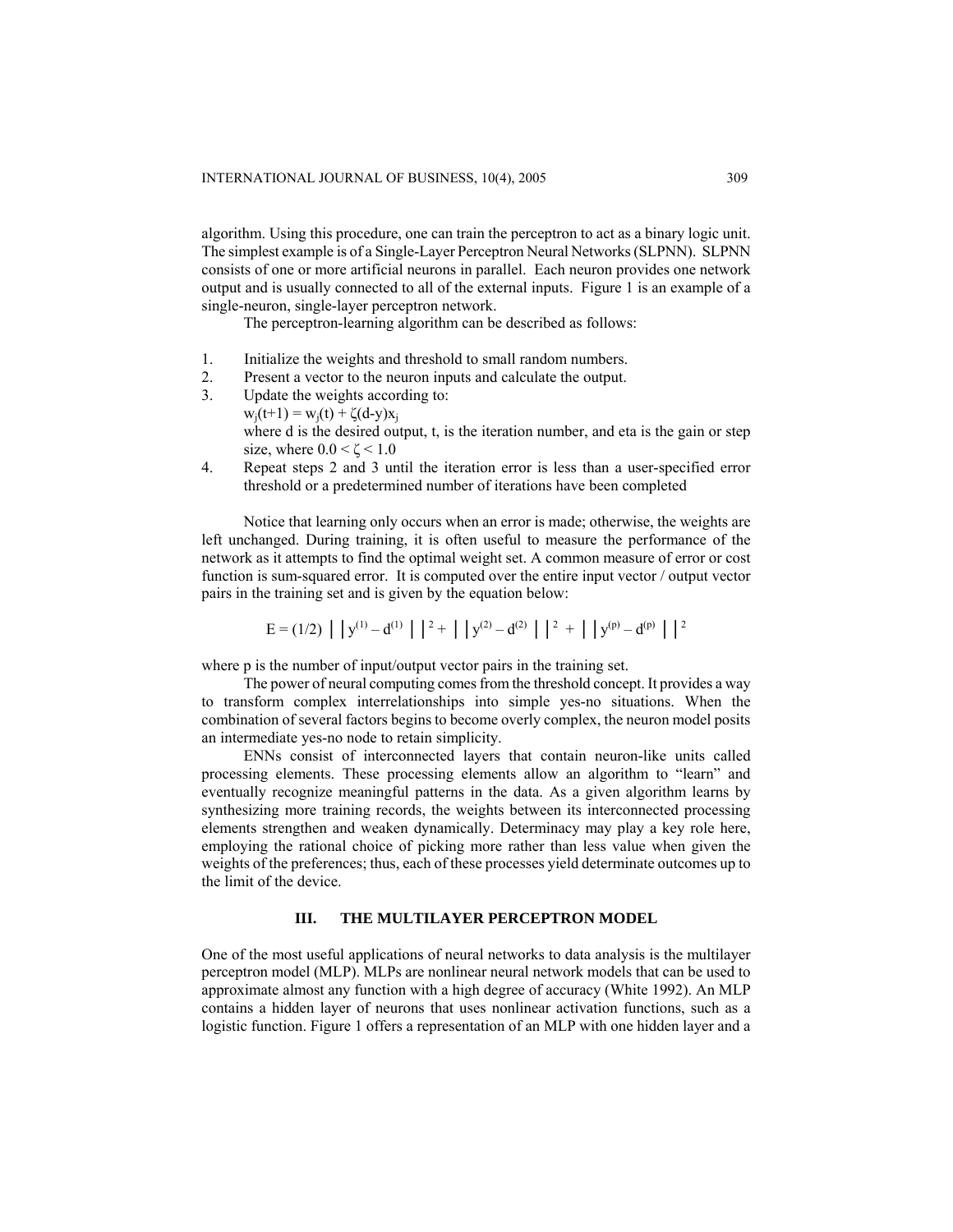single input and output. The MLP in figure 1 represents a simple nonlinear regression.





The number of inputs and outputs in the MLP, as well as the number of hidden layers, can be manipulated to analyze different types of data. Figure 2 presents a multilayer perceptron with multiple inputs and outputs. The MLP in figure 2 represents multivariate multiple nonlinear regression.

The complexity of the MLP can be adjusted by varying the amount of hidden layers, thus, transforming an MLP from a simple parametric model to a flexible non-parametric model (White, 1992; Kuan and White, 1994; Fine, 1999; Husmeier, 1999). An MLP consisting of only one layer is very close to the projection pursuit regression model, which allows computation of explicit formulae for bias and error about the mean in orientation estimates and curve estimates.

However, the projection pursuit model uses a flexible nonlinear smoother whereas the MLP uses *a priori* determined activation function in the hidden layer. The activation function determines the activation or the internal state of a neuron. It is applied to the weighted inputs, and it results in an output signal. As the number of hidden layers is allowed to increase, an MLP becomes a useful alternative to kernel regression analysis**,** a nonparametric approach that makes no assumptions regarding the functional form of the unknown function (Green, 2000), and smoothing splines. These splines are parametrically linear, and they are easier to fit to a nonlinear regression curve.

> **Figure 2**  Multi-layer Perceptron with Multiple Inputs and outputs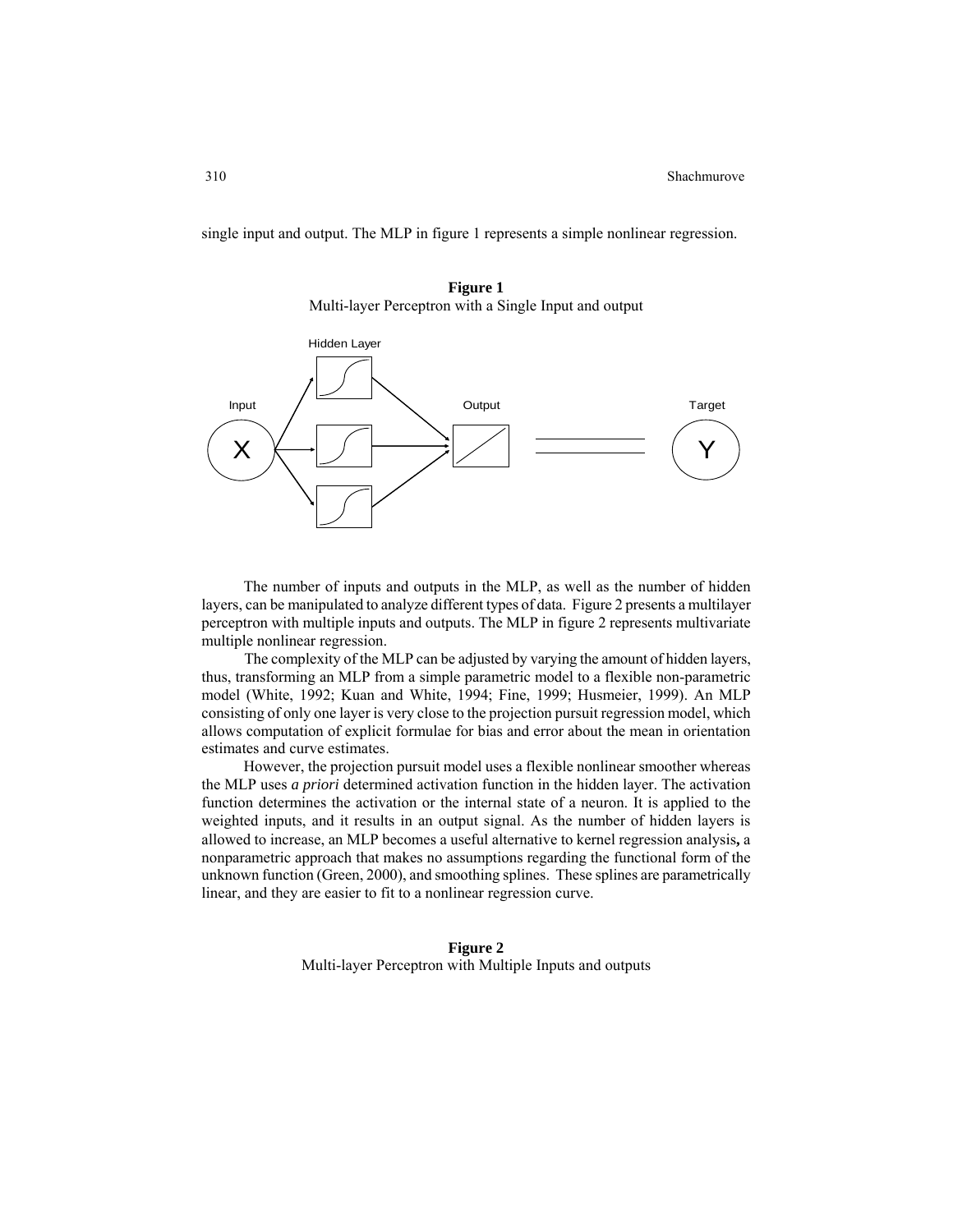

Spline regressions are estimation methods that investigate both shifts of slopes and intercepts by approximating the shifts and changes in intercepts by separate linear functions with dummy variables. The process is similar to estimating two or more separate regressions at once without losing degree of freedom by using linear restrictions on the estimated coefficients. If the variances differ across the different regression lines, however, ambiguity arises in the estimation of the disturbance variance. With a nonlinear activation function, MLP is genuinely nonlinear in the parameters and therefore takes more computer time to fit than kernels or splines (White, 1992; Eubank, 1994).

The Kernel method performs a local averaging of the observations when estimating the regression function. Crucial for the kernel regression estimation is the choice of global or local bandwidths. Too small bandwidths will lead to a wiggly curve while too large ones will smooth away important details.

There are different uses for MLPs with more than one hidden layer. In principal component analysis, a linear model for dimensionality reduction in which inputs and targets are the same variables, one hidden layer is insufficient for improving upon principal components. A nonlinear generalization of principal components can be obtained with the addition of two hidden layers, where the second layer serves as a bottleneck and the first and third layers provide the second nonlinearity (Sarle, 1994).

Cascading a group of single layer neurons forms multilayer-perceptron models. In a three-layer network, for example, there is an input layer, an output layer, and a hidden layer wherever intermediate nonlinear transforms occur. The complexity of the model can be varied according to how many layers are incorporated. The nodes of different layers are densely interconnected through direct links. At the input layers, the nodes receive the values of input variables and multiply them through the network, layer by layer.

The middle layer nodes are often characterized as feature-detectors. The number of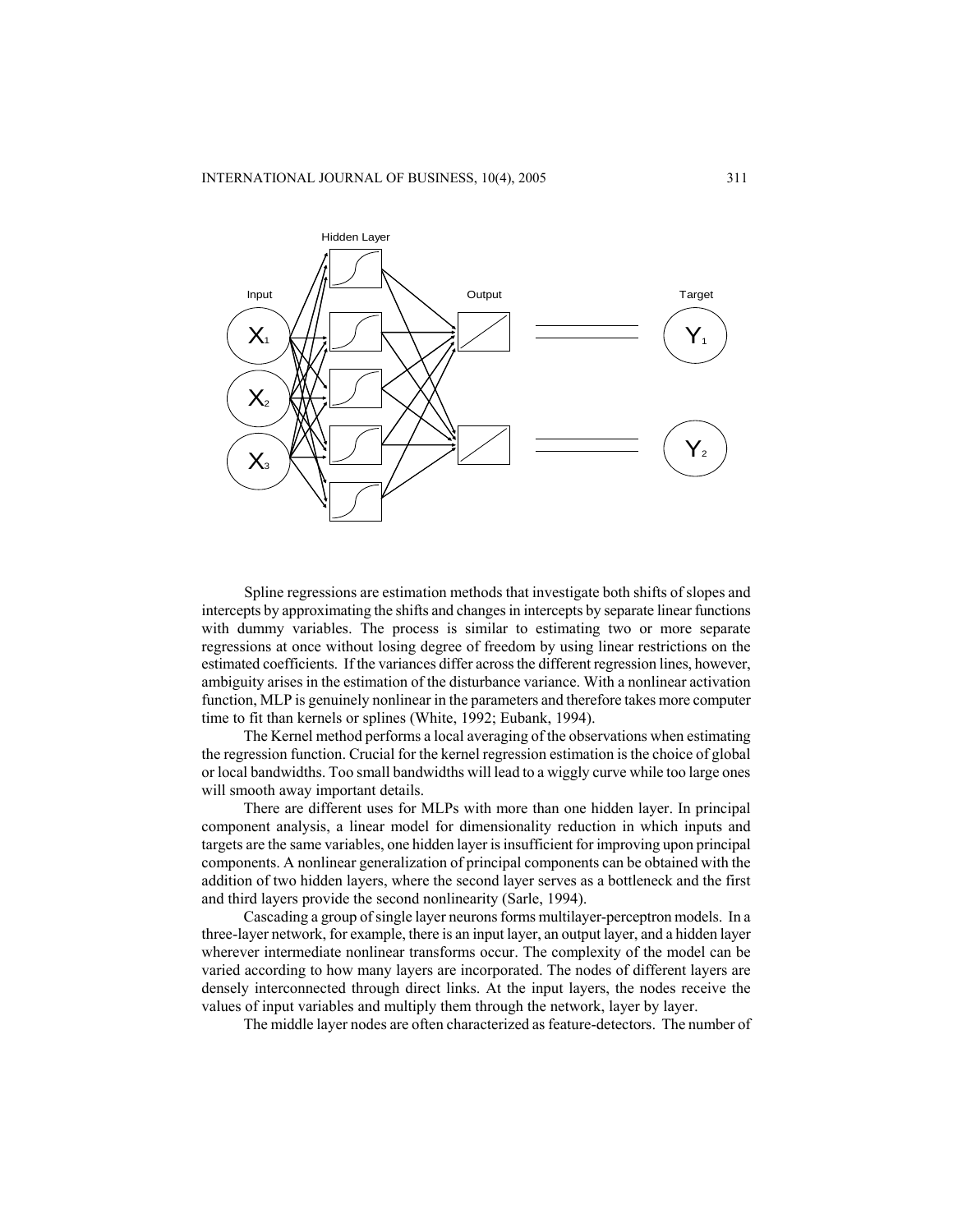#### 312 Shachmurove

hidden layers and the number of nodes in each hidden layer can be selected arbitrarily, but too many nodes in the middle layer produce a neural network that merely memorizes the input data and lacks the ability to generalize. Most commonly, the hidden layer includes at least 75% of the number of input nodes. The initial weights of the connections can be chosen randomly. In thousands of iterations, the neural net's weights shift subtly, allowing it to learn (memorize) the patterns and recall them in the future (Baets, 1994). The random choosing of the initial conditions generates a state of indeterminacy in terms of possible patterns or outcomes. Specifically, from an observer's perspective, the process is not observationally determinable (Krippendorff, 2002).

The computed output is compared to the known output. If the computed output is "correct" (identical), then nothing more is necessary. If the computed output is "incorrect", then the weights are adjusted to make the computed output closer to the known output. This process is continued for a large number of cases, or time-series, until the net gives the correct output for a given input. The entire collection of cases learned is called a "training sample" (Anderson, 1995; Anderson and Rosenfeld, 1998; Kecman, 2001).

ENNs are programmed to learn up to a given threshold of error. After the neural network learns up to the error threshold, the weight adaptation mechanism is turned off, and the neural network is tested on known cases it has not seen before, generating the rate of true error. In a well-trained neural network, the error threshold and the true error should be identical (Baets, 1994).

Networks themselves are not correct or incorrect; it is their outputs that are such. But networks can be analyzed for component or structural redundancy. Although welltrained neural networks have determinate error rates, the outputs of each ENN follow the indeterminacy principal. The most likely solution is never 100% accurate; thus the solutions are never exactly the same. The primary cause is the indeterminacy of the adjustment of the weight during the "training" process, which may differ each time for each ENN.

# **IV. ADVANTAGES AND DISADVANTAGES TO USING ARTIFICIAL NEURAL NETWORKS**

Econometric models can be used as forecasting tools, but each tool requires a different method using different procedures, each of which offers specific advantages and disadvantages. ENNs have many advantages over conventional methods of analysis. First, they have the ability to analyze complex patterns quickly and with a high degree of accuracy. Second, artificial neural networks make no assumptions about the nature of the distribution of the data. They are not, therefore, biased in their analysis. Instead of making assumptions about the underlying population, ENNs with at least one middle layer use the data to develop an internal representation of the relationship between the variables. Consequently, better results can be expected with neural networks when the relationship between the variables does not fit an assumed model.

Third, since time-series data is dynamic in nature, it is necessary to have nonlinear tools in order to discern relationships among time-series (Maasoumi, Khotanzad, and Abaye, 1994). ENNs are best at discovering these types of relationships. Fourth, neural networks perform well with missing or incomplete data. Whereas traditional regression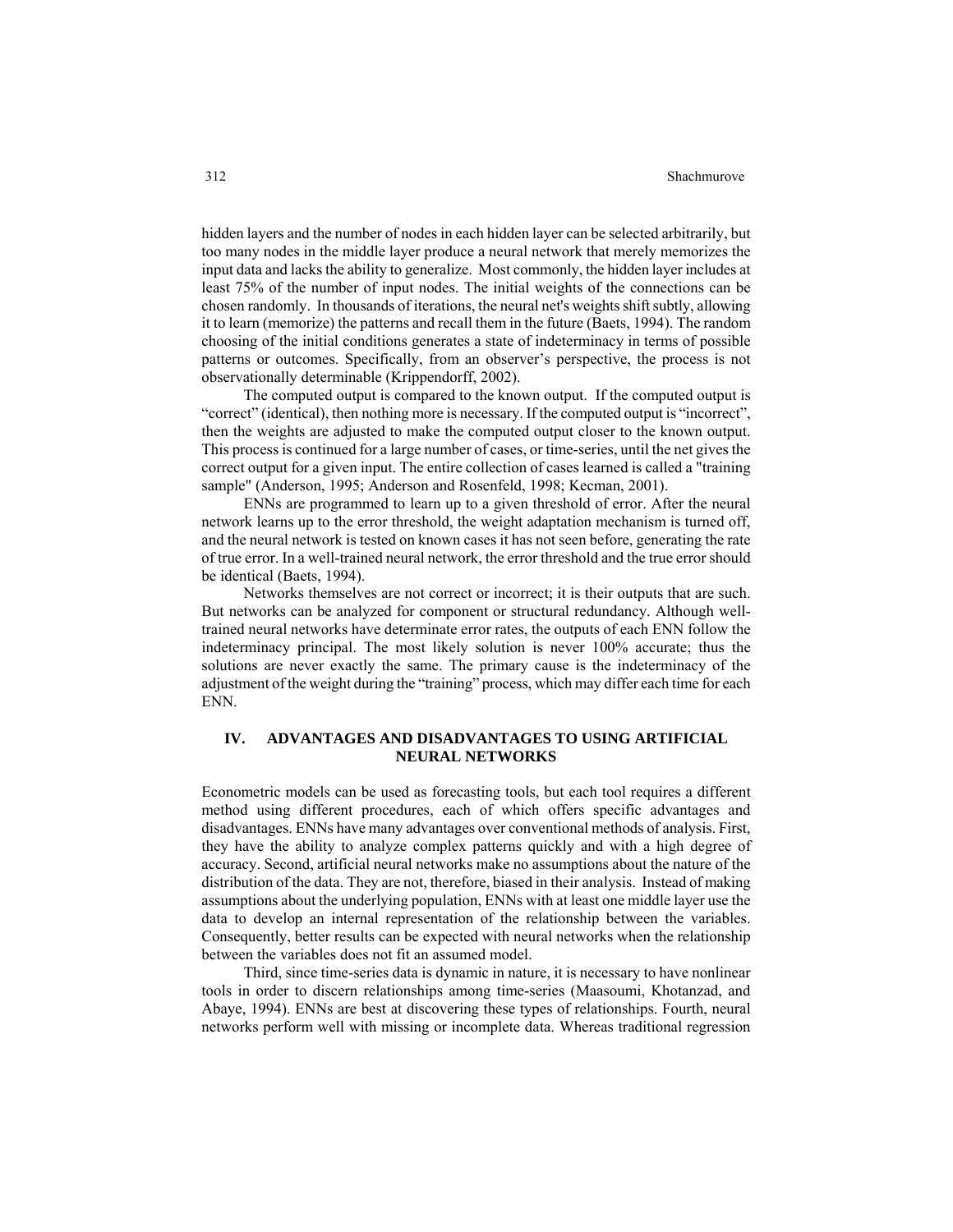analysis is not adaptive, indiscriminately processing older data together with new data, ENNs readjust their weights as new input data becomes available (Gilbert, Krishnaswamy, and Pashley, 2000). Fifth, compared with an econometric model, it is easier to use ENNs when a forecast needs to be obtained in a shorter period of time.

Since economic, financial and social systems are complex and subject to human reactions and counter-reactions by different agents or players, it is difficult, if not impossible, to write down a complete model with all the potential reactions and counterreactions determined. In such complex systems, it is natural to turn to models, which emulate and simulate the economy or the society in question. This is what the neural network methodology is capable of delivering. Models are difficult to understand and are impractical to handle if one tries to control all of the possible variables and potential outcomes in the systems and account for all their dynamic interactions.

One treatment of this indeterminacy involves probability and statistics; the other is the fuzziness of input and output variables and the fact that economic and finance data arriving in different time intervals are always subject to major revisions. Using the neural network vocabulary, the transfer function, described in Section 2B, can often be multivalued, and the weights and other (e.g., learning) parameters can at best be only intervalvalued. Traditional econometrics techniques are not able to handle such models due to these indeterminacies. ENNs suggest an alternative not by solving or reducing the indeterminacy but by being able nevertheless to forecast with some degree of accuracy.

However, there are some drawbacks connected with the use of ENNs. For one, ENNs are not all-purpose problem solvers. Thus far, there is no structured methodology available for choosing, developing, training, and verifying an ENN. The output quality of ENNs may be unpredictable regardless of the design and implementation schedule. Some researchers maintain that no estimation or prediction errors are calculable when using ENNs (Caporaletti, Dorsey, Johnson, and Powell, 1994) due to constant "learning" by the process. Also, ENNs are "black boxes" because it is impossible to figure out how relations in their hidden layers are estimated (Li, 1994, Gilbert, Krishnaswamy, and Pashley, 2000). This is a perfect example of observational indeterminability. The main factor in this indeterminacy is that ENNs are autopoietic systems, producing their own patterns from a set of inputs that will be needed to operate the very network of production in the future (Krippendorff, 2002).

One may claim that regression models are generally based on the first principles and the law of motions, which has theoretical foundations (typical in physics) whereas ENN modeling is based on emulation or simulation. Simulation is much weaker from the standpoint of identification of structure and explanatory power because they accept the given structure whereas emulation tries to learn and update itself in the process. Therefore, it is important to understand what network methodology offers and fails to offer when, e.g. compared with the traditional derivation of equations of motion for a given dynamical system, based on fundamental laws.

Another drawback is that neural networks have long training times. Excessive iterations are required to train neural networks (Gilbert, Krishnaswamy, and Pashley, 2000). Reducing training time is crucial because building a neural network forecasting system is a process of trial and error; hence, the more experiments a researcher can run in a finite time period, the more confident he can be of the result. The network also tends to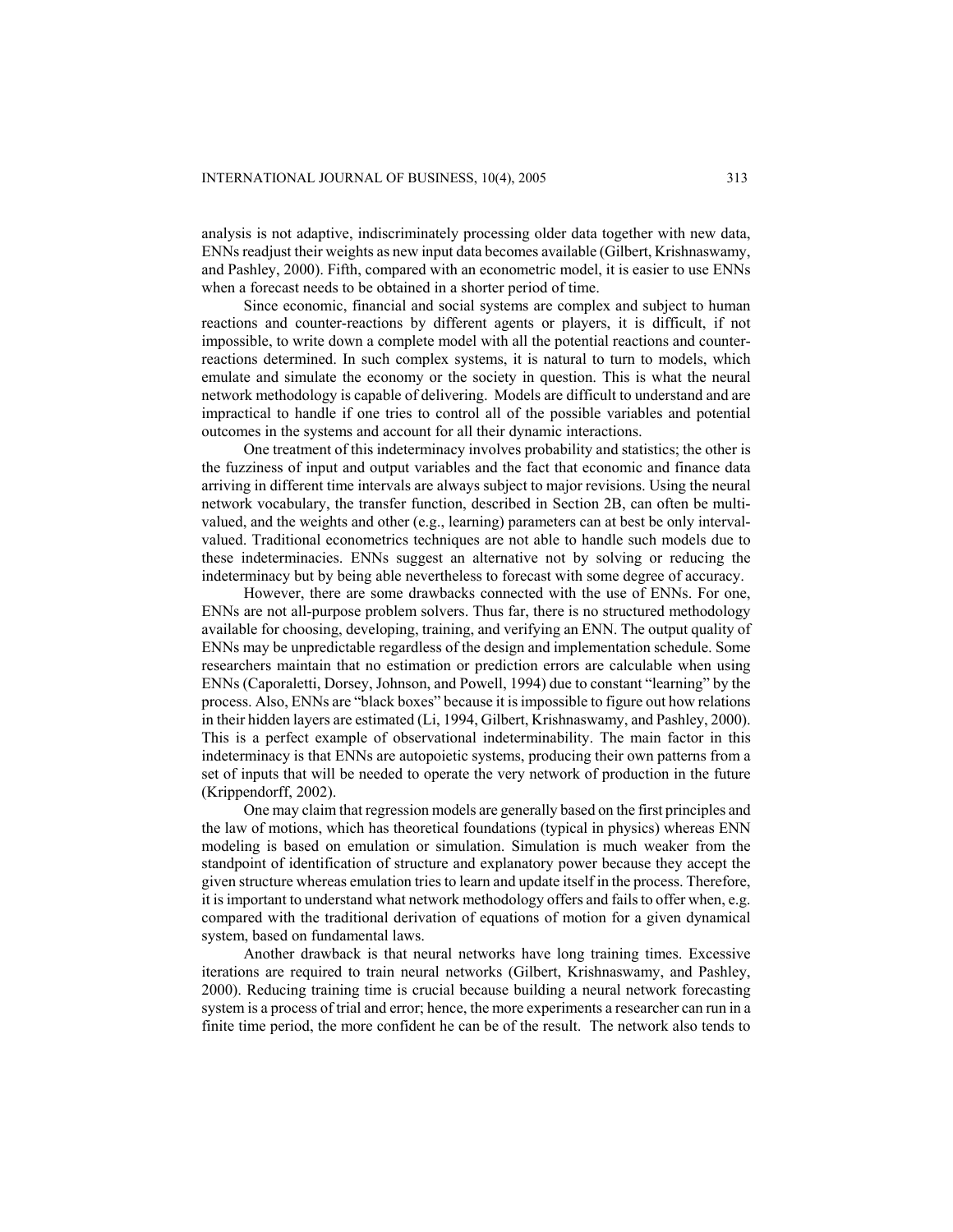#### 314 Shachmurove

base its predictions of future events on "memories" of similar situations from the past (Ruggiero 1994).

In the case of financial markets, neural networks quantify the influence of major financial variables and the impact that these relationships have on the future price movement of the target market (Gorr, 1994). The networks learn from carefully crafted training data containing such variables as interest rates, currency prices, commodity prices, the slope of the yield curve, the movement in major commodity prices, the movement in major financial averages, internal market data, technical indicators, and so forth. Neural networks are data-dependent, so the algorithms are only as good as the data shown to them (Meade, 1995). In this light, ENNs may be thought as weakly deterministic systems that converge to a predictable eigen-behavior (Krippendorff's, 2002).

After the learning process, when given specific input data, it may be possible to predict a general solution that would be produced by an ENN. Since the future is often different from the past in financial markets, the user needs to test the predictions on out-ofsample ranges to ensure the reliability of the network. The results are generally indeterministic. Kanas (2001) used out-of-sample data of monthly returns forecasts for Dow Jones and the Financial Times stock indices, using both a linear and neural network model. Neither model performed well in predicting directional changes in the two indices, but they did help to support the conclusion that the underlying relationship between stock prices is not linear (Kanas, 2001).

ENNs may become a bit overzealous and undertake to fit a curve to some data even when there is no relationship. They tend to under- or over- fit data (Gilbert, Krishnaswamy, and Pashley, 2000). It is always possible to build a neural net or a mathematical function that exactly fits all the historical data such as a time series, but the predictive capability of such a system is relatively nonexistent. This over-fitting is because the noise and anomalies in the data do not allow the network to predict with any accuracy.

An ENN's rigor thus suffers from poor generalization capability. Enough repetitions will help to produce results with extremely high R-squared values, but they will have no relevance in reality. If a user relies on the results of an ENN in the belief that an ENN has high predictive power, a series of decisions will ensue that may prove disastrous. The user should always be aware that an ENN is not a strongly deterministic system that contains explicit cause-and-effect relationships (Ruggiero, 1995).

However, work with hidden layer feed-forward networks is progressing towards limiting this problem (Corradi and White, 1995). In feed-forward networks, the weight flows from the inputs in the forward direction, never cycling back to an input node of an output node of a previous layer. Although restricted to one direction each, the choices of the weight flows are interactive and often indeterminate within each individual network.

Using already smoothed variables, which give the system less incentive to fit its own curve to the data, can reduce problems. It is also extremely important to use only economically significant variables for inputs. Every user will have to define what he considers the most economically significant variables. Studies show that using a few wellchosen variables will give significantly better results than trying to use every economic indicator as a viable predictor (Schwartz, 1995).

Studies show that networks produce the best results when used in conjunction with an expert. The expert prompts the neural network at key decision nodes, and he or she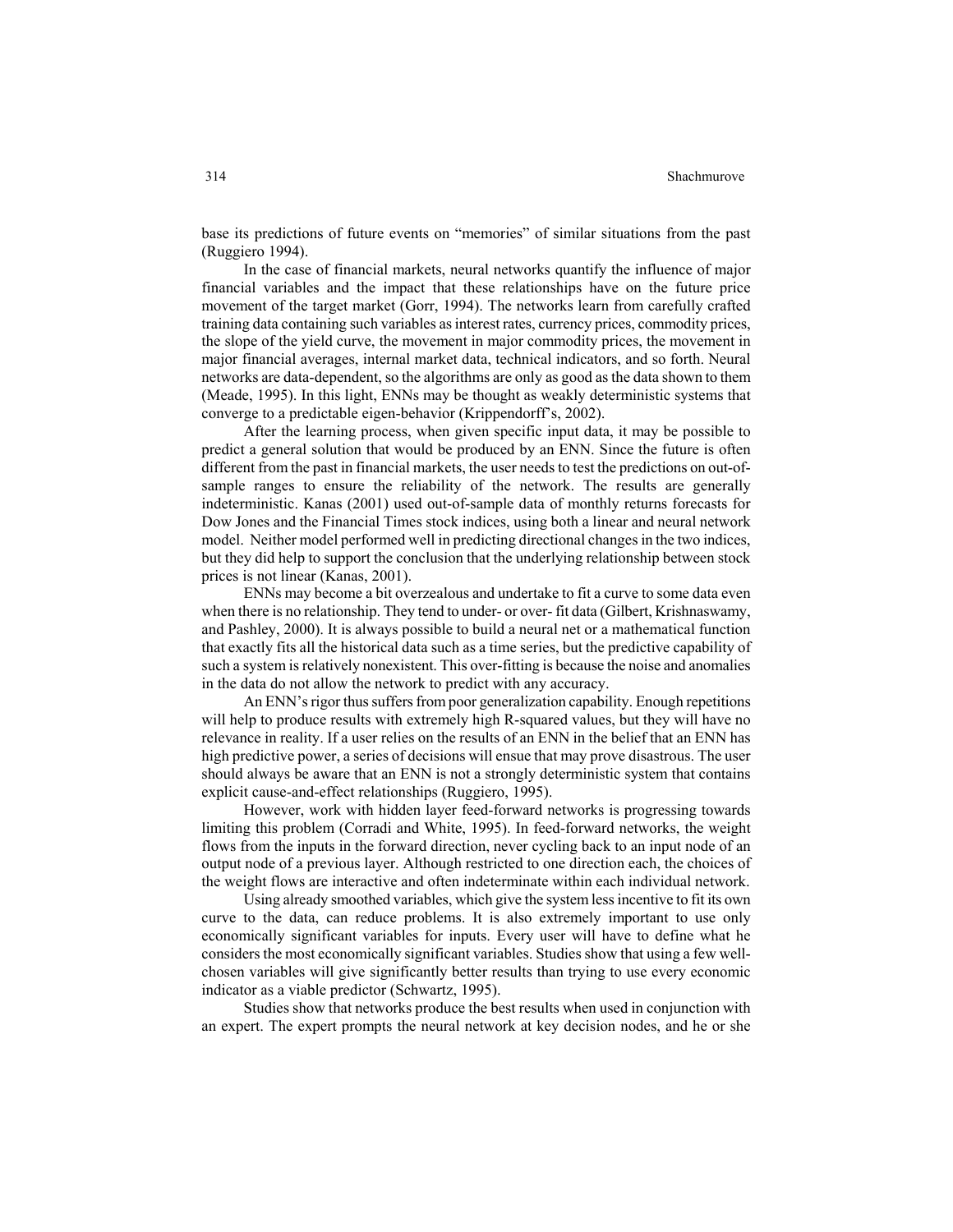allows the user to enter their opinion as to the weight, or importance, of a specific variable. By removing highly correlated signals that have a fairly direct relationship between two inputs, the user can assess more correctly the predictive power of the inputs still present and thereby construct a better model. With such checked interaction, expert-guided networks command greater predictive power. These interactive choices present a form of indeterminacy, which results from strategic interaction, differing each time for each expert.

# **V. APPLICATIONS OF ENNs TO BUSINESS, ECONOMICS, AND FINANCE**

Emulative neural networks are used in a widening range of applications, including airline security control, investment management and risk control (Brockett, Cooper, Golden, and Pitaktong, 1994), industrial management and production (Davies, Thomas, and Shaw, 1994; Satake, Morikawa, and Nakamura, 1994; Eberts and Habibi, 1995), as well as in forecasting stock price indexes and derivative securities (Hutchinson, Poggio, and Lo, 1994; Li, 1994; Fish, Barnes, and Milam, 1995; Shachmurove and Witkowska, 2001), and predicting exchange rates (Kuan and Liu, 1995) and thrift failures.

ENNs have found ardent supporters among various avant-garde portfolio managers, investment banks, and trading firms. Most of the major investment banks, such as Goldman Sachs and Morgan Stanley, have dedicated departments to the implementation of neural networks. Fidelity Investments has set up a mutual fund whose portfolio allocation is based solely on recommendations produced by an artificial neural network. The fact that major companies in the financial industry are investing resources in emulative neural networks indicates that artificial neural networks may serve as an important method of financial forecasting in the future.

ENN processing has many managerial applications. The use of ENNs for production planning and controls (PPC) has potential to grow significantly because more than one function of a PPC system can be supported by an ENN. Such functions include forecasting in the framework of master-production scheduling and consumption-driven material requirement planning; determination of lot sizes for production and procurement; capacity adjustment; scheduling; and short-term intervention into running processes (Corsten and May, 1996).

Yoon and Swales (1990) compare ENNs to discriminant analysis. The technique of discriminant analysis is generally used to build a procedure that not only considers the number of correct and incorrect classifications of the data but also takes into account the cost of each type of classification. Yoon and Swales (1990) show that the prediction of stock price performance based on an ENN model is superior to prediction based on a discriminant analysis.

Surkan and Singleton (1990) also find that ENN models perform better than discriminant analysis in predicting future assignments of ratings to bonds. This may lead to an inaccurate assumption of determinacy, where - given a set of initial conditions - it may be presupposed that future prices of stocks and bonds may be predicted. However, the actual values (or ENN outcomes) fluctuate unpredictably, indicating a noticeable behavior of indeterminacy.

Trippi and DeSieno (1992) apply an ENN system to the modeling of trades in Standard and Poor's 500 index futures. They find that the dynamics of the ENN system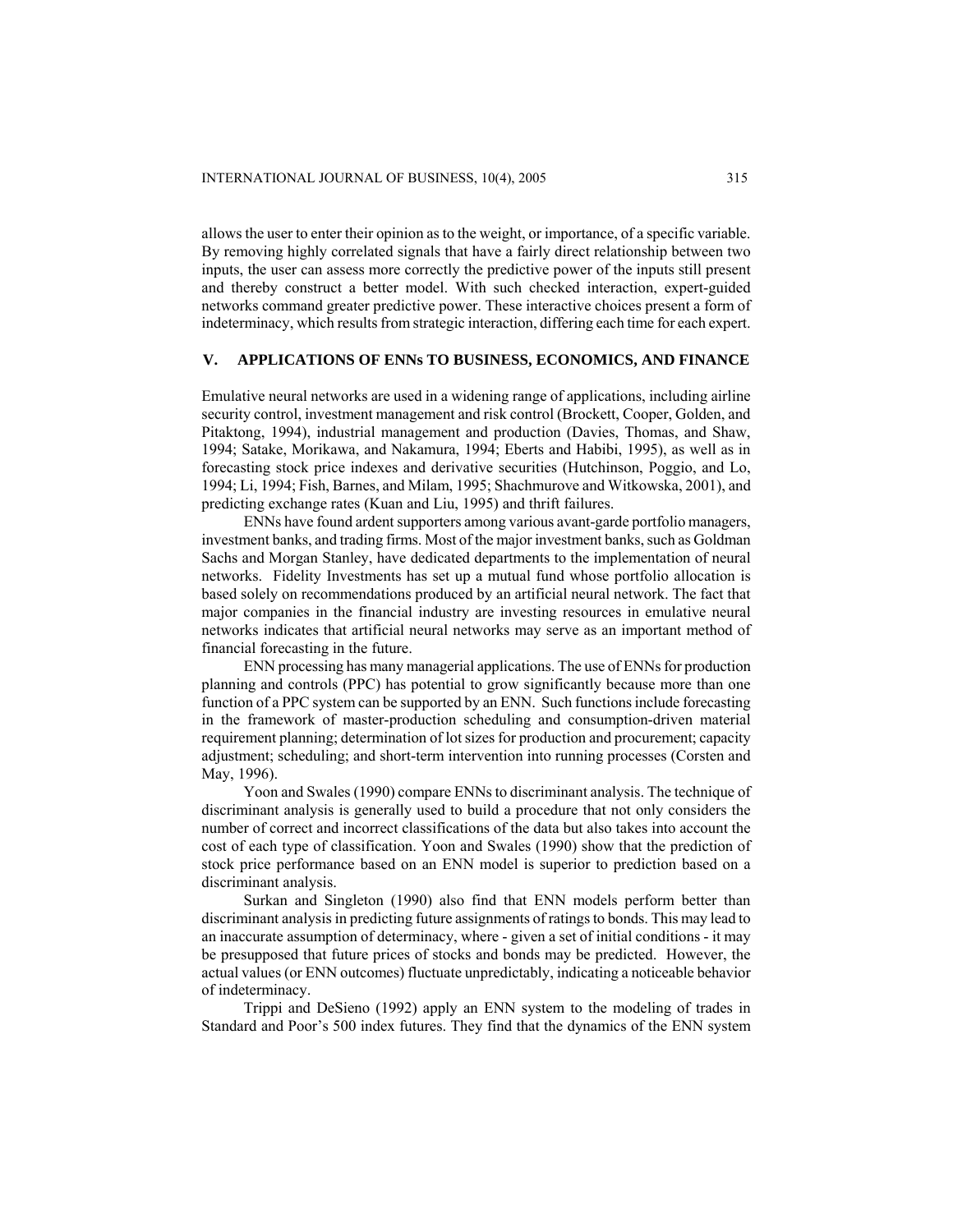helps to outperform a passive approach to investment (a buy-and-hold strategy) in the index; thus, they favor the implementation of ENNs to the financial decision making process.

Donaldson, Kamstra, and Kim (1993) contribute to the study of the capital asset pricing model as well as ENNs by examining the fat tails and heteroskedasticity in stock return data. Using data from the stock indexes of London, New York, Tokyo, and Toronto, they find that ENN models outperformed many traditional models, including the autoregressive conditioned heteroskedasticity (ARCH) model, in removing leptokurtosis and symmetric and asymmetric heteroskedasticity from the stock index data. This superior capability allows the ENN model to be utilized (perhaps a little too confidently) as a deterministic tool.

Hill, Marquez, O'Connor, and Remus (1994) offer a balanced assessment of the potential of ENNs. They find emulative neural networks to be comparable to traditional statistical methods. In regards to the forecasting potential of artificial neural networks, they find that such networks perform as well as classical statistical models for forecasting yearly time-series, but that for monthly and quarterly time-series, ENNs may actually outperform statistical models. ENNs do not necessarily outperform regression in modeling human decision-making, except when nonlinear elements are involved. This is not a case of explicit determinacy as it is more likely an indication of a weakly deterministic system (Krippendorff, 2002).

Kuo and Reitsch (1996) test the accuracy of forecasts produced by both multiple regression and neural network models. They test their models on ten different out-ofsample data sets and analyze the forecasting errors of each of the models. The results indicate that ENNs outperform conventional methods in all cases.

# **VI. CONCLUSION**

The technology of ENNs has existed theoretically for decades. However, the explosion in computational processing power in the last ten years has revived research using such networks. Developing even a simple ENN requires millions of calculations (Perry, 1994). ENNs are revolutionizing statistical computing in many fields as they not only "learn" autonomously but are also are ideal for finding nonlinear relationships in data (Hoptroff, 1993). A perfect example of an autopoietic system, an ENN is the best available tool today for analyzing and even forecasting indeterministic systems.

ENN models are becoming highly desirable statistical tools for statisticians and economists who have internalized the hallmark of rational expectations, and now believe that people react to one another and to policy rules in strategic and dynamic ways. The construction of an explicitly detailed dynamic model, however, is extremely difficult, for such a model must be capable of tracing all of the potential and actual responses and interactions. Thus, models are bound to exhibit indeterminacy in the sense that it may be impossible to develop a unique solution to a given situation**.** 

The basis of such indeterminacy is the fuzziness of input and output variables as well as possible multi-valued transfer functions, where the weights and other (e.g., learning) parameters can only be interval-valued. A model's optimal performance will result in an approximation of a solution or a most likely outcome, which is the inevitable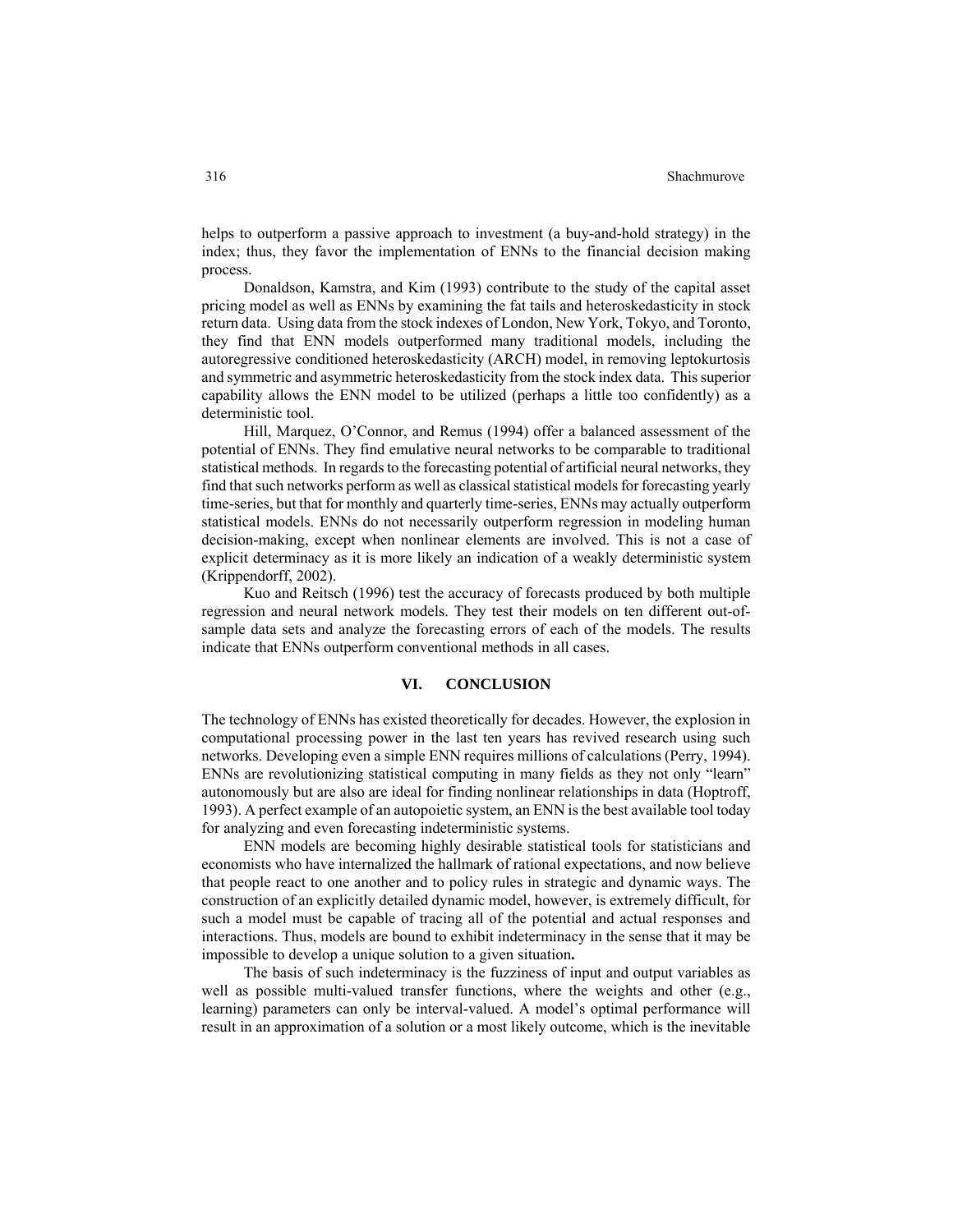product of strategic interactions among variables and/or rational individuals.

The ability to deal with many processing elements makes neural computing faster than conventional computing. In addition, parallelism makes it robust and fault-tolerant in the sense that performance does not degrade significantly even if one of the nodes fails. Researchers are concluding that most economic and financial problems are nonlinear; that simple cause-and-effect relationships rarely exist; that, instead, most problems encountered are fuzzy patterns, which relate to multiple variables.

Nonetheless, as many have argued (see, for example Sarle, 1994), statistics and ENNs are not competing methodologies for data analysis. Rather, the paths of statistics and ENNs often cross. There are many useful neural network models for nonlinear data analysis, such as the MLP model, and there is room for many more applications of statistics to neural networks, especially in regard to estimation criteria, optimization algorithms, confidence intervals, diagnostics, and graphical methods.

As they do not require an exact specification of the functional equations, emulative neural systems can be applied to predict economic phenomena - especially unrecognized, unstructured, and non-stationary processes. Thus, ENNs are highly suitable for analyzing economic systems. ENNs have proven themselves to be adequate also for searching out and identifying nonlinear relationships and for pinpointing those variables that hold the highest predictive value. After extensive training, ENNs are able to eliminate substantial amounts of uncertainty in economic forecasts, although never completely overcoming indeterminacy.

The unique qualities and potential of this technology assure it a leading place in the search for a better forecasting technique. ENNs will be utilized as analytical tools in an attempt to resolve residual questions of indeterminacy. As computer power increases, processing time decreases, and personal computers become more available, the use of emulative neural networks will continue to increase.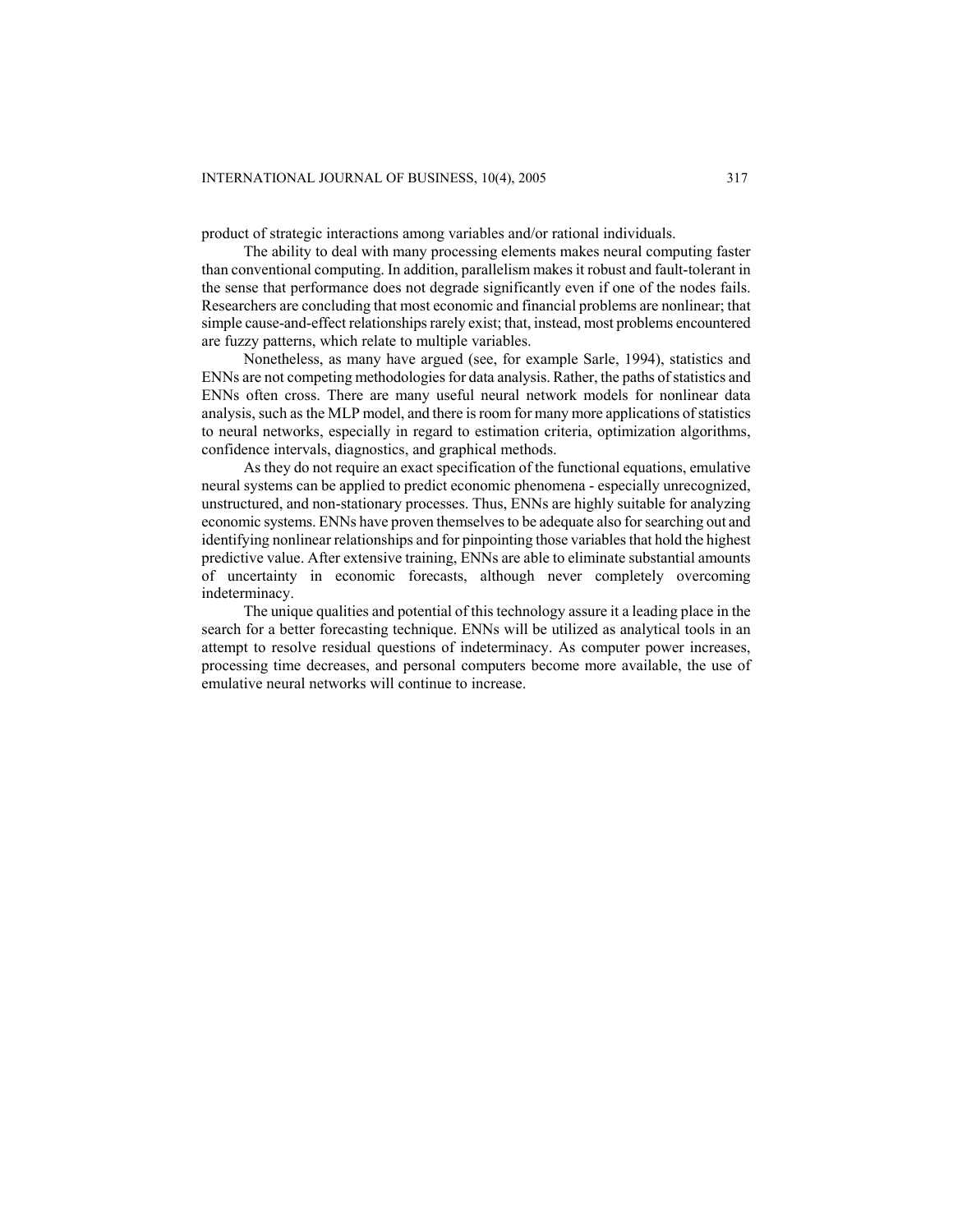#### **REFERENCES**

- Abdi, H., Valentin, D., and Edelman, B., 1999, *Neural Networks*, Sage University Papers Series on Quantitative Applications in the Social Sciences, 07-124, Thousand Oaks, CA: Sage.
- Altman, E.I., G. Marco, and F. Varetto, 1994, "Corporate Distress Diagnosis: Comparisons Using Linear Discriminant Analysis and Neural Networks (The Italian Experience)," *Journal of Banking and Finance*, 18(3), May, 505-29.
- Anderson, J.A., 1995, *An Introduction to Neural Networks*, Cambridge, MA: The MIT Press.
- Anderson, J.A., and Rosenfeld, E., (editors), 1998, *Talking Nets: An Oral History of Neural Networks*, Cambridge, MA: The MIT Press.
- Arrow, Kenneth J., 1951 and 1963, *Social Choice and Individual Values*, New Haven, CT: Yale University Press, first and second Editions.
- Artyushkin, V.F., 1990, "Neural Network Ensembles as Models of Interdependence in Collective Behavior," *Mathematical Social Sciences*, 19(2), April, 167-77.
- Baets, W., Venugopal V., 1994, "Neural Networks and Their Applications in Marketing Management." *Cutting Edge*, 16-20.
- Bau, Haim and Shachmurove, Yochanan, 2002, "Lack of Predictability in Deterministic Systems" in Ciprut, Jose V., Editor, *Indeterminacy: The Mapped, The Navigable, and the Uncharted*, forthcoming.
- Bishop, C.M., 1995, *Neural Networks for pattern Recognition*, Oxford: Oxford University Press.
- Brockett, P., W. Cooper, L. Golden, U. Pitaktong, 1994, "A Neural Network Method for Obtaining an Early Warning of Insurer Insolvency," *Journal of Risk and Insurance*, 61(3), September, 402-24.
- Brown, R. and Chua, L.O., 1998, "Clarifying Chaos II: Bernoulli Chaos, Zero Lyapunov Exponents and Strange Attractors", *International Journal of Bifurcation and Chaos*, Vol. 8, 1-32.
- Caporaletti, L.E., R.E. Dorsey, J.D. Johnson, and W.A. Powell, 1994, "A Decision Support System for In-Sample Simultaneous Equation System Forecasting Using Artificial Neural Systems," *Decision Support Systems*, 11, 481-495.
- Cheng, B. and D.M. Titterington, 1994, "Neural Networks: A Review from a Statistical Perspective," *Statistical Sciences*, 9(1), 2-54.
- Collins,A. and A. Evans, 1994, "Aircraft Noise and Residential Property Values: An Artificial Neural Network Approach," *Journal of Transport Economics and Policy*, 28(2), May, 175-97.
- Corradi, V. and H. White, 1995, "Regularized Neural Networks: Some Convergence Rate Results," *Neural Computation*, 7, 1225-1244.
- Dasgupta, C.G., G.S. Dispensa, and S. Ghose, 1994, "Comparing the Predictive Performance of a Neural Network Model with Some Traditional Market Response Models," *International Journal of Forecasting*, 10(2), September, 235-44.
- Davies, A., P.V. Thomas, and M.W. Shaw, 1994, "The Utilization of Artificial Intelligence to Achieve Availability Improvement in Automated Manufacture," *International Journal of Production Economics*, 37(2-3), December, 259-74.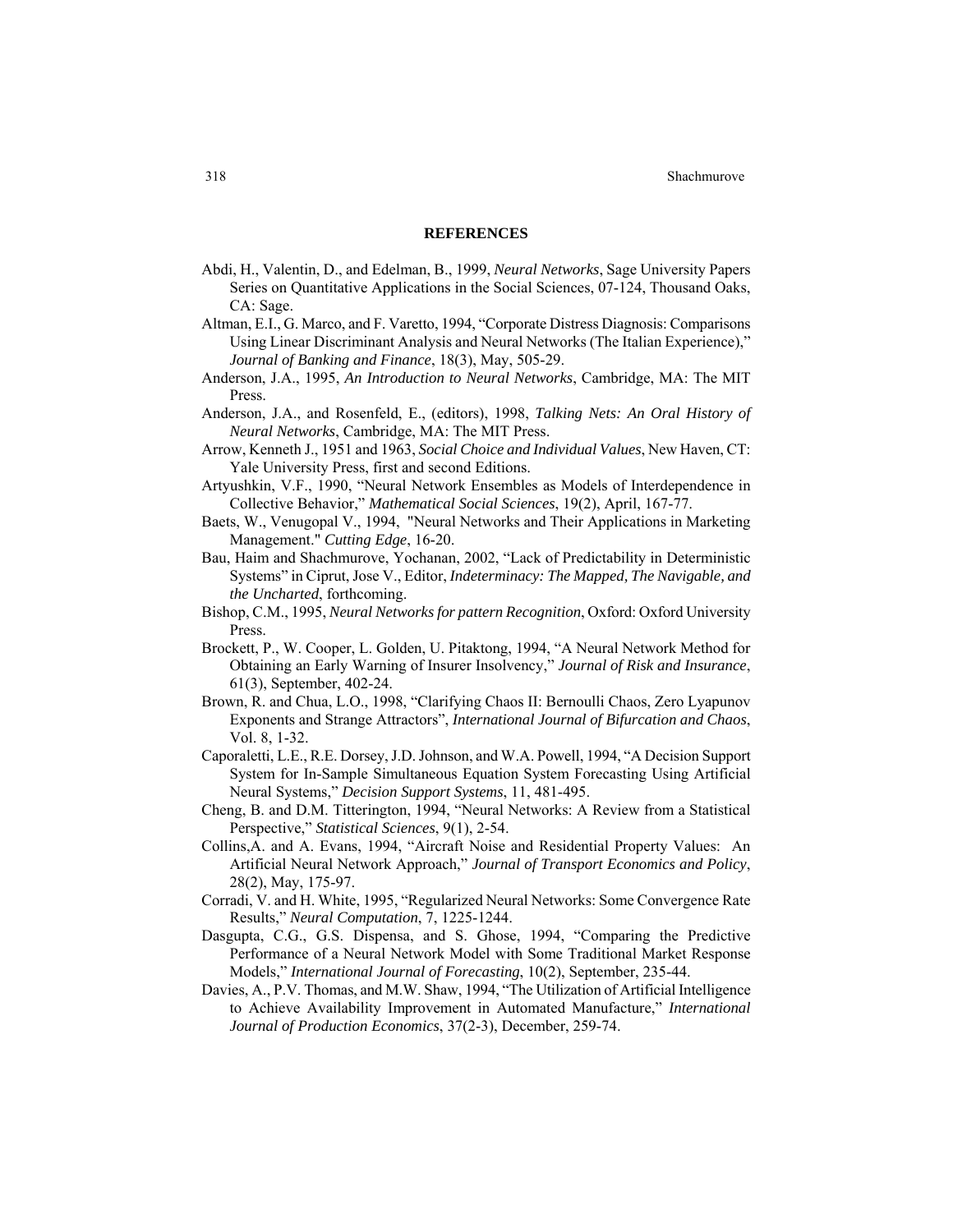- Domotor, Zoltan and Batitsky, Vadim, 2002, "Chaos, Complexity and Indeterminism" in Ciprut, Jose V., Editor, *Indeterminacy: The Mapped, The Navigable, and the Uncharted*, forthcoming.
- Donaldson, R.G., M. Kamstra, and H.Y. Kim, 1993, "Evaluating Alternative Models for Conditional Stock Volatility: Evidence from International Data," University of British Colombia.
- Devroye, L., Gyorfi, L., and Lugosi, G., 1996, *A Probabilistic Theory of Pattern Recognition*, NY: Springer.
- Eberts, R. and S. Habibi, 1995, "Neural Network-Based Agents for Integrating Information for Production Systems," *International Journal of Production Economics*, 38(1), March, 73-84.
- Eubank, R.L., 1994, "A Simple Smoothing Spline," *The American Statistician*, 48, 103- 106.
- Fine, T.L., 1999, *Feed-forward Neural Network Methodology*, NY: Springer.
- Fish, K.E., J.H. Barnes, and M.W. Aiken, 1990, "Artificial Neural Networks: A New Methodology for Industrial Market Segmentation," *Industrial Marketing Management*, Oct.
- Fischer, M.M. and S. Gopal, 1994, "Artificial Neural Networks: A New Approach to Modeling Interregional Telecommunication Flows," *Journal of Regional Science*, 34(4), November, 503-27.
- Gately, E., 1996, *Neural Networks for Financial Forecasting.* New York: John Wiley and Sons, Inc.
- Gleitman, H., 1991, *Psychology*, W.W. Norton and Company, New York.
- Gilbert, E.W., C.R. Krishnaswamy, and M.M. Pashley, 2000, "Neural Network Applications in Finance: A Practical Introduction,".
- Gorr, W.L., 1994, "Neural Networks in Forecasting: Special Section: Editorial: Research Prospective on Neural Network Forecasting," *International Journal of Forecasting*, 10(1), June, 1-4.
- Gorr, W.L., D. Nagin, and J. Szczypula, 1994, "Comparative Study of Artificial Neural Network and Statistical Models for Predicting Student Grade Point Averages," *International Journal of Forecasting*, 10(1), June, 17-34.
- Granger, C.W.J., 1991, "Developments in the Nonlinear Analysis of Economic Series," *Scandinavian Journal of Economics*, 93(2), 263-76.
- Greene, William H., 2000, *Econometric Analysis*, Fourth Edition, Prentice Hall, Upper Saddle River, NJ.
- Grudnitski, G. and L. Osburn, 1993, "Forecasting S&P and Gold Futures Prices: An Application of Neural Networks," *Journal of Futures Markets*, 13(6), September, 631- 43.
- Gur, Ruben C., Contreras, Diego, and Gur, Raquel E., 2002, "Function and Indeterminacy: Brain and Behavior" in Ciprut, Jose V., Editor, *Indeterminacy: The Mapped, The Navigable, and the Uncharted*, forthcoming.
- Hardin, Russell, 2002, "Indeterminacy and Basic Rationality," in Ciprut, Jose V., Editor, *Indeterminacy: The Mapped, The Navigable, and the Uncharted*, forthcoming.
- Hawley, D.D., J.D. Johnson, and D. Raina, 1990, "Artificial Neural Systems: A New Tool for Financial Decision-Making," *Financial Analysis Journal*, Nov/Dec, 63-72.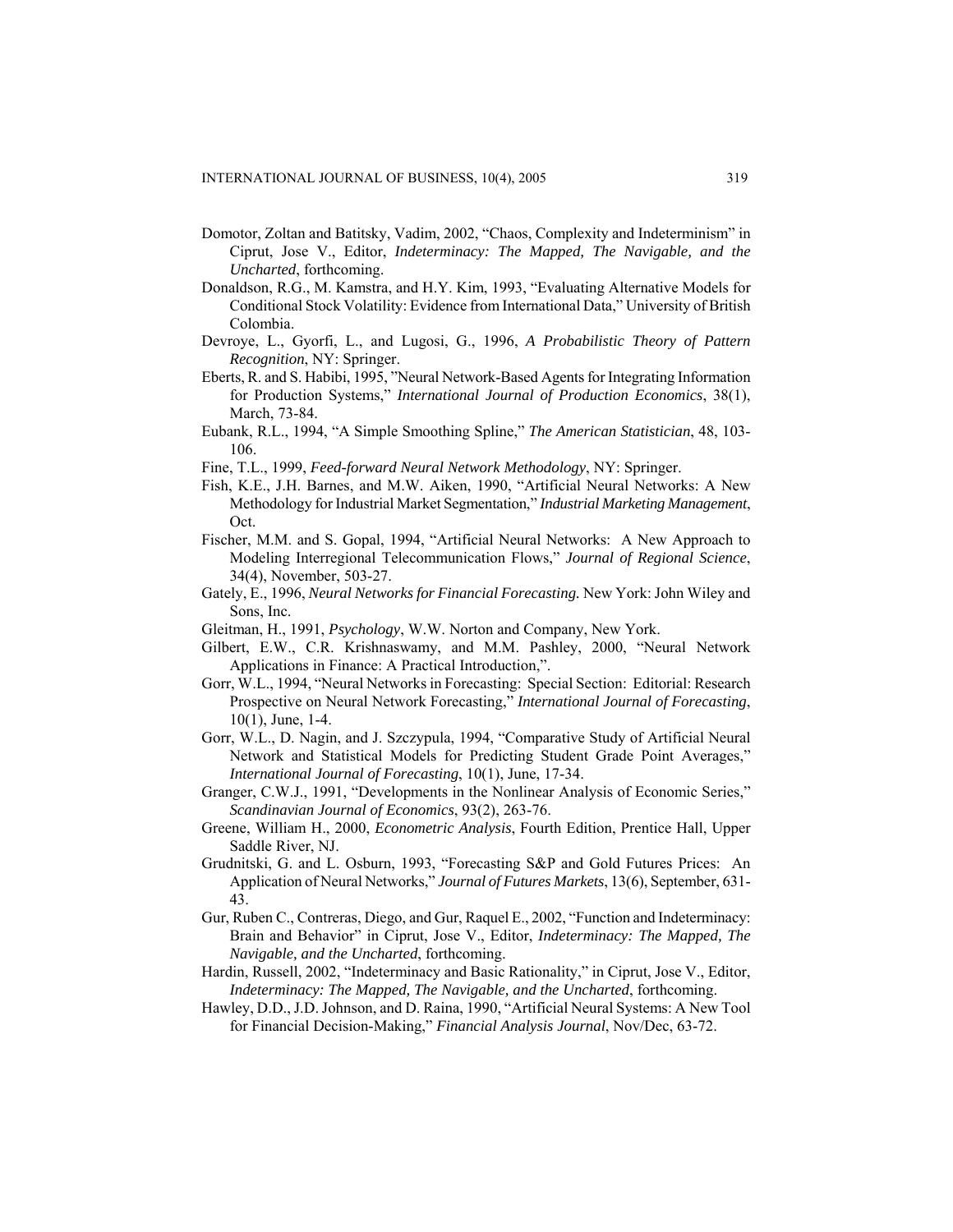- Hill, T., L. Marquez, M. O'Connor, and W. Remus, 1994, "Artificial Neural Network Models for Forecasting and Decision Making," *International Journal of Forecasting*, 10(1), June, 5-15.
- Hoptroff, R.G., 1993, "The Principles and Practice of Time Series Forecasting and Business Modeling Using Neural Nets," *Neural Computing and Applications*, 1, 59- 66.
- Hung, W.T., and Tong, H.Y., 2002, "Neural Network Modeling of Vehicle Discharge Headway at Signalized Intersection: Model Descriptions and Results," January.
- Husmeier, D., 1999, *Neural Networks for Conditional Probability Estimation: Forecasting Beyond Point Predictions*, Berlin: Springer Verlag.
- Hutchinson, J. M., T. Poggio, and A.W. Lo, 1994, "A Nonparametric Approach to Pricing and Hedging Derivative Securities Via Learning Networks," April.
- Jain, Anil K. and Mao, Jiamchang, 1996, "Artificial Neural Networks: A Tutorial," *IEEE Computer,* March, 31-44.
- Joerding, W.H., Y. Li, and D.L. Young, 1994, "Feed-forward Neural Network Estimation of a Crop Yield Response Function," *Journal of Agricultural and Applied Economics*, 26(1), July, 252-63.
- Kaastra, I. and M.S. Boyd, 1995, "Forecasting Futures Trading Volume Using Neural Networks," *Journal of Futures Markets*, 15(8), December, 953-70.
- Kanas, Angelos, 2001, "Neural Network Linear Forecasts for Stock Returns," July.
- Kecman, V., 2001, *Learning and Soft Computing: Support Vector Machines, Neural Networks, and Fuzzy Logic Models*, Cambridge, MA: The MIT Press.
- Kollias, C. and A. Refenes, 1996, "Modeling the Effects of Defense Spending Reductions on Investment Using Neural Networks in the Case of Greece," *Center of Planning and Economic Research*, Athens.
- Krippendorff, Klaus, 2002, "Four (In)Determinabilities--not One" in Ciprut, Jose V., Editor, *Indeterminacy: The Mapped, The Navigable, and the Uncharted*, forthcoming.
- Kuan, C.M. and H. White, 1994, "Artificial Neural Networks: An Econometric Perspective," *Econometric Reviews*, 13(1), 1-91.
- Kuan, C.M. and T. Liu, 1995, "Forecasting Exchange Rates Using Feedforward and Recurrent Neural Networks," *Journal of Applied Econometrics*, 10(4), Oct.-Dec., 347- 64.
- Levine, D. S., 2000, *Introduction to Neural and Cognitive Modeling,* 2nd ed., Lawrence Erlbaum: Hillsdale, N.J., 2000.
- Li, E.Y., 1994, "Artificial Neural Networks and Their Business Applications," *Information and Management*, Nov.
- Maasoumi, E., A. Khotanzad, and A. Abaye, 1994, "Artificial Neural Networks for Some Macroeconomic Series: A First Report," *Econometric Reviews*, 13(1), 105-22.
- Meade, N., 1995, "Neural Network: Time Series Forecasting of Financial Markets." *International Journal of Forecasting*, December, v11n4, 601-602.
- Michie, D., Spiegelhalter, D.J., and Taylor, C.C., 1994, *Machine Learning, Neural and Statistical Classification*, Ellis Horwood.
- Ormerod, P., J.C. Taylor, and T. Walker, 1991, "Neural Networks in Economics," in Taylor, M.P., ed*. Money and Financial Markets*, Cambridge, Mass. and Oxford: Blackwell, 341-53.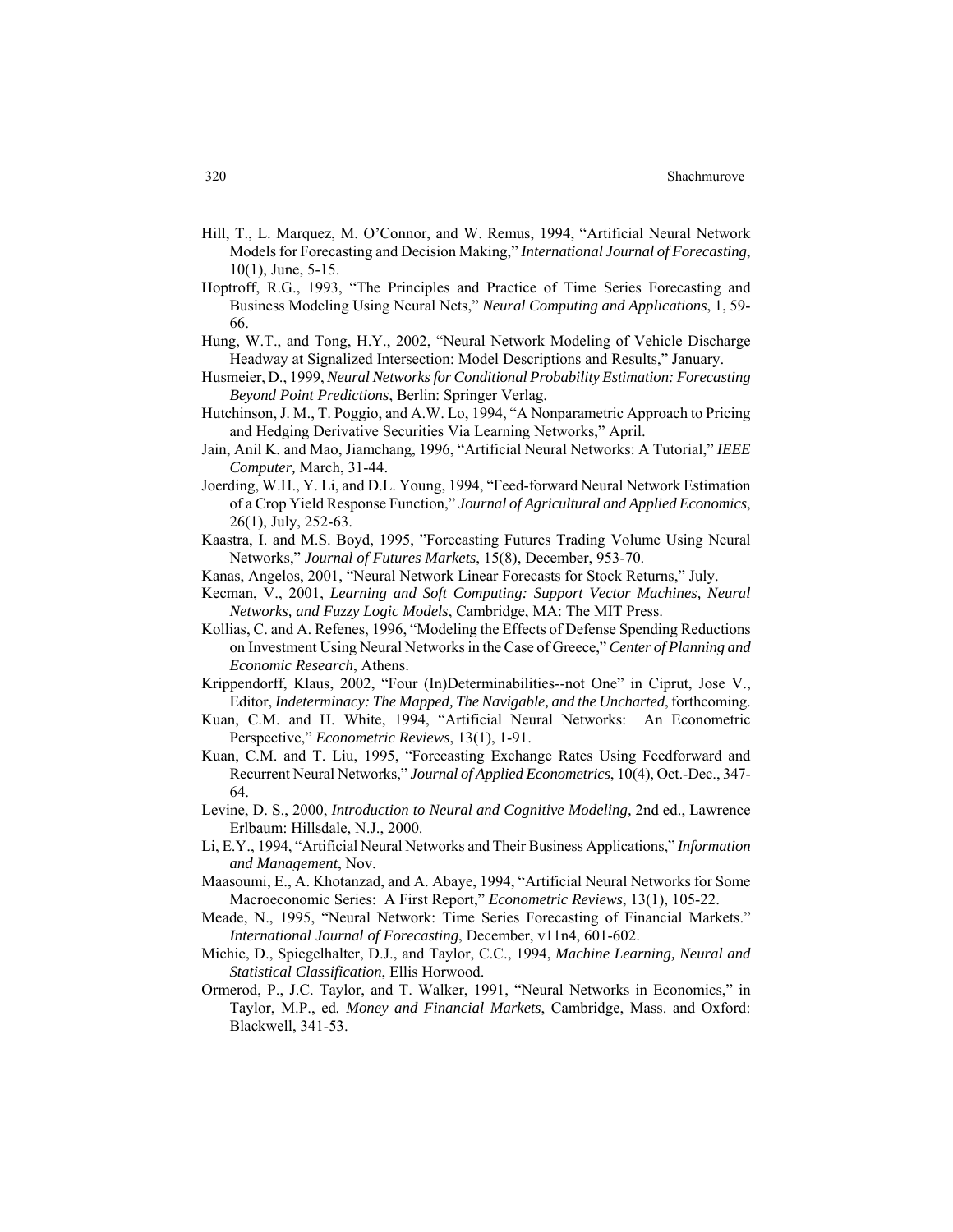- Perry, William G., 1994, "What Is Neural Network Software?" *Cutting Edge*, September, 12-15.
- Ripley, B.D., 1993, "Statistical Aspects of Neural Networks," in Barndorff-Nielsen, O.E., J.L. Jensen, and W.S. Kendall eds., *Networks and Chaos: Statistical and Probabilistic Aspects*, London: Chapman and Hall.
- Ripley, B.D., 1996, *Pattern Recognition and Neural Networks*, Cambridge: Cambridge University Press.
- Refenes, A., 1995, *Neural Networks in the Capital Markets (Ed.)* Chichester, England: John Wiley and Sons, Inc.
- Refenes, A.N., C. Kollias, and A. Zapranis, 1995, "External Security Determinants of Greek Military Expenditure: An Empirical Investigation Using Neural Networks," *Defense and Peace Economics*, 6(1), 27-41.
- Ruggiero, M.A., 1994, "Training Neural Nets for Inter-market Analysis," *Futures: The Magazine of Commodities and Options*, August, v23n9, 42-44.
- Ruggiero, M.A., 1995, "Building a Real Neural Net," *Futures*, June, v24n6, 44-46.
- Satake, T., K. Morikawa, and N. Nakamura, 1994, "Neural Network Approach for Minimizing the Makespan of the General Job-Shop," *International Journal of Production Economics*, 33(1-3), January, 67-74.
- Sarle, W.S., 1994, "Neural Networks and Statistical Models," *Proceedings of the Nineteenth Annual SAS Users Group International Conference*, Cary, NC: SAS Institute, April, 1538-1550.
- Schwartz, T.J., 1995, "Mr. Spock Has Arrived," *Futures: The magazine of Commodities and Options*, January 1995, v24n1, 46-48.
- Shachmurove, Y. and D. Witkowska, 2001, "Dynamic interrelation Among Major World Stock Market: A Neural Network Analysis", *International Journal of Business*, Volume 6, Number 1, 1-22.
- Smith, P., 1998, *Explaining Chaos*, Cambridge University Press.
- Sohl, Jeffrey E., and A.R. Venkatachalam, 1995, "A Neural Network Approach to Forecasting Model Selection", *Information and Management*, 29, 297-303.
- Stone, M., 1989, "Chaos, Prediction and Laplacean Determinism", *American Philosophical Quarterly*, Vol. 26, 123-131.
- Surkan, A. and J. Singleton, 1990, "Neural Networks for Bond Rating Improved by Multiple Hidden Layers," *Proceedings of the 1990 International Joint Conference on Neural Networks*, 4, 157-162.
- Swanson, N.R. and H. White, 1995, "A Model-Selection Approach to Assessing the Information in the Term Structure Using Linear Models and Artificial Neural Networks," *Journal of Business and Economic Statistics*, 13(3), July, 265-75.
- Trippi, R.R. and D. DeSieno, 1992, "Trading Equity Index Futures with a Neural Network," *Journal of Portfolio Management*, 19(1), Fall, 27-33.
- Wang, F., 1994, "The Use of Artificial Neural Networks in a Geographical Information System for Agricultural Land-Suitability Assessment," *Environment and Planning*, 26(2), February, 265-84.
- White, H., 1992, *Artificial Neural Networks: Approximation and Learning Theory*, With A. R. Gallant, Cambridge and Oxford: Blackwell.
- Worzala, E., M. Lenk, and A. Silva, 1995, "An Exploration of Neural Networks and Its